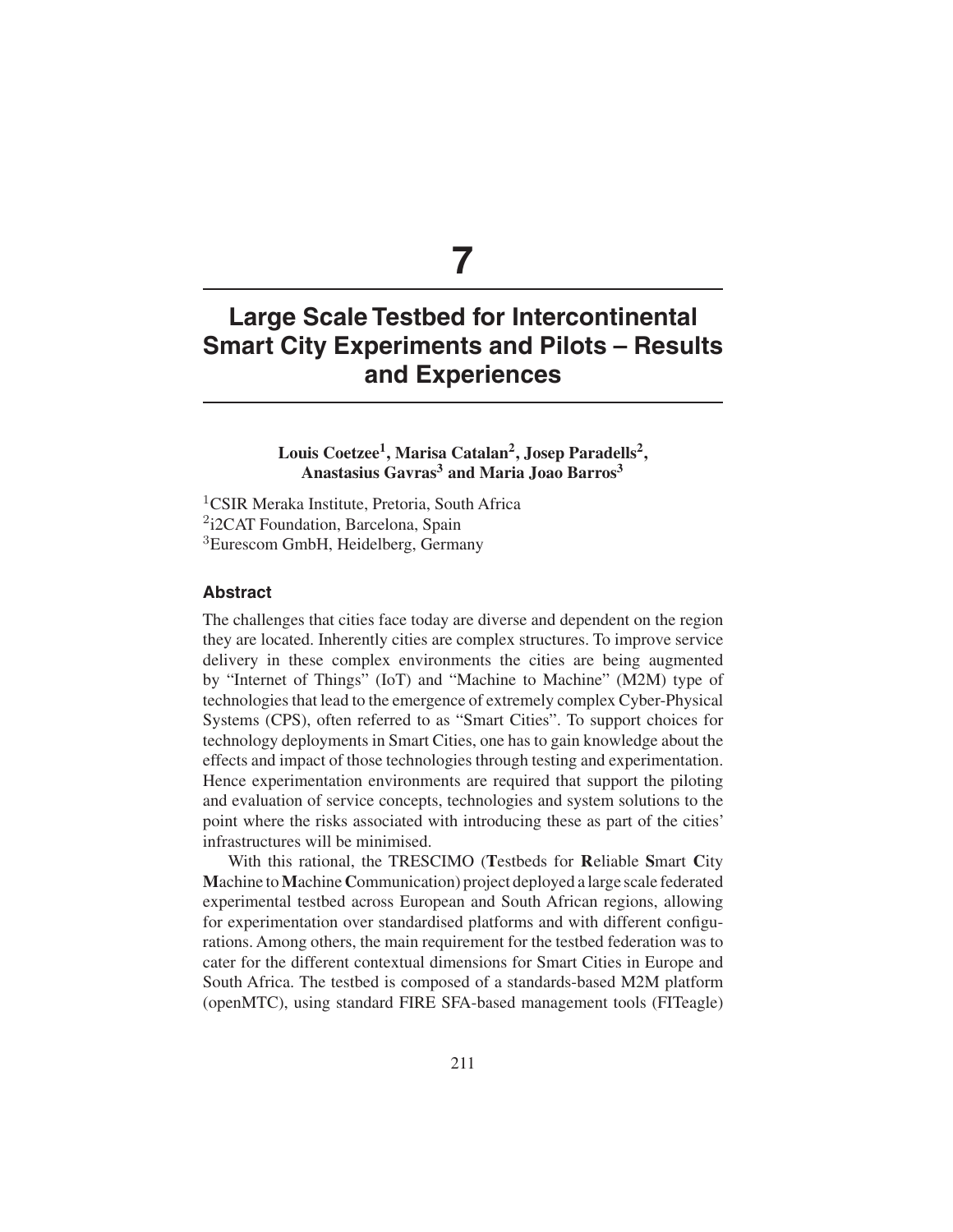and including a variety of sensors and actuators (both virtual and physical). Furthermore, a Smart City Platform attached to openMTC hosts applications for a variety of stakeholders (i.e. experimenters or typical end-users). A series of experiments were conducted with the TRESCIMO testbed to validate the plug-and-play approach and Smart City Platform-as-a-Service architecture. This architecture is positioned to provide smart services using heterogeneous devices in different geographical regions incorporating multiple application domains. This chapter elaborates on, and validates the TRESCIMO testbed by presenting the experimental results and experiences from two trials executed in South Africa and Spain.

## **7.1 Introduction**

Urbanization is a universal phenomenon with cities experiencing a significant growth in population. This in turn is increasingly stressing services provided in cities. Aspects related to the economic, societal and environmental challenges need to be effectively addressed to ensure quality of life of citizens as well as economic and environmental sustainability. Example challenges include finding means to address unstable power supply in cities in developing countries (i.e. South Africa) or ensuring a cleaner and greener environment for both developed (i.e. Spain) and developing countries.

Smart Cities have been touted as a possible solution in addressing challenges in cities. A Smart City is associated with an environment containing sensors and actuators able to observe and influence, and appropriate communications mechanisms into back-end platforms hosting applications. Using the data acquired from the environment, applications can make smarter decisions to the benefit of the city and its inhabitants.

The concept of interfacing with the physical world and linking the data with digital services is referred to as Machine-to-Machine (M2M) and Internet of Things (IoT). In realising a Smart City through M2M and IoT the technological challenges are ranging from developing cost-effective sensors, supporting and maintaining these sensors, creating or using appropriate network connectivity means, utilising fit-for-purpose platforms as well as developing domain appropriate applications need to be resolved. Other aspects related to scale, heterogeneity, interoperability, and adherence to evolving standards complicate the context even more.

Introducing technology just for technology's sake is not appropriate, especially in an environment with financial constraints and with gaps in available resources (people as well as technological infrastructure). In a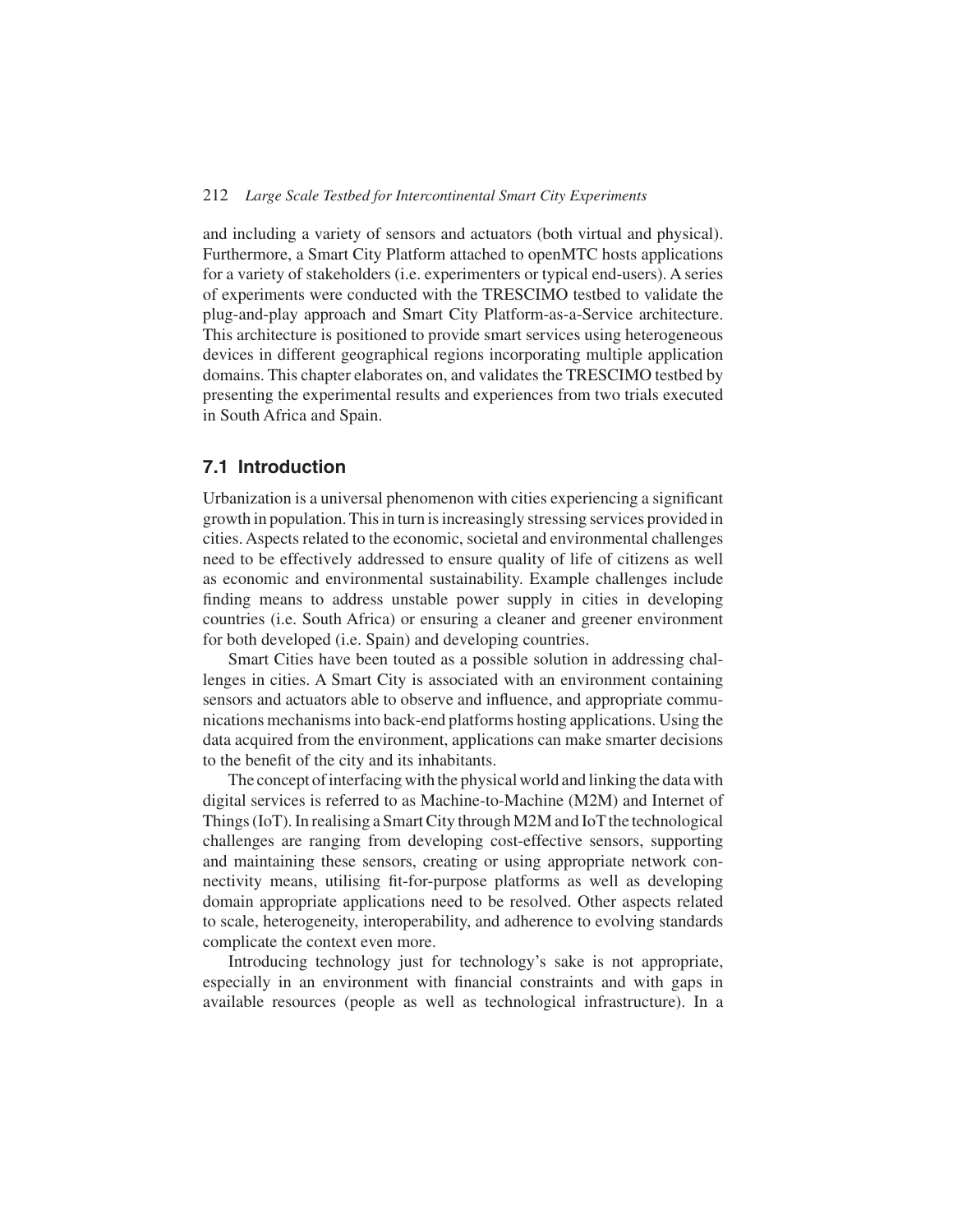situation where technology is introduced, care should be taken to ensure the required societal and environmental impact as well. To minimize risk when introducing smart services in a city, especially when moving from a lab to a real world context suitable experiments need to be conducted first. With these experiments a better understanding of the challenges and potential for impact and innovation become possible.

**T**estbeds for **R**eliable **S**mart **C**ity **M**achine to **M**achine **C**ommunication (TRESCIMO) is a project aimed at understanding the complete context (both technology as well as society) when smart city solutions are created and rolled out in a city. The context also refers to instances where services and solutions might be geospatially far apart and if a service and architecture developed for one area can be utilised effectively in another area. TRESCIMO created an intercontinental research facility using state of the art standards and technologies for experiments associated with the real world.

Section 7.2 presents the TRESCIMO architecture and describes the trials executed in Spain and South Africa. Furthermore the section elaborates on the components used for the trials. Section 7.3 presents the trial experiments and results, while Section 7.4 presents views on the results. Section 7.5 concludes.

## **7.2 TRESCIMO Architecture**

TRESCIMO created experimental facilities in the context of Smart Cities dealing with mass urbanization in both developed and developing worlds. These facilities aimed to identify and implement appropriate architectures for Smart Cities. The facilities also serve as means to investigate the utility and impact of services related to smart and green technological social innovation (e.g. the societal impact in energy management or greener environments).

Four dimensions were considered in TRESCIMO: a federated research testbed, a Platform-as-a-Service Proof-of-Concept, and for validation a Smart Energy trial and an Environmental Monitoring trial. Figure 7.1 depicts the reference architecture for TRESCIMO. Software components were developed that integrate and federate in a plug-and-play manner to experiment with, and address a variety of requirements [4–7] .

Figure 7.2 depicts the architecture and software components used to realise the reference architecture presented in Figure 7.1.

The software components in TRESCIMO utilises state of the art standards (e.g. oneM2M, CoAP, Core-Link, and OMALWM2M device management) or innovates by leveraging prior art where no clear standards have yet emerged. Based on the needs of a particular set of use-cases the components can be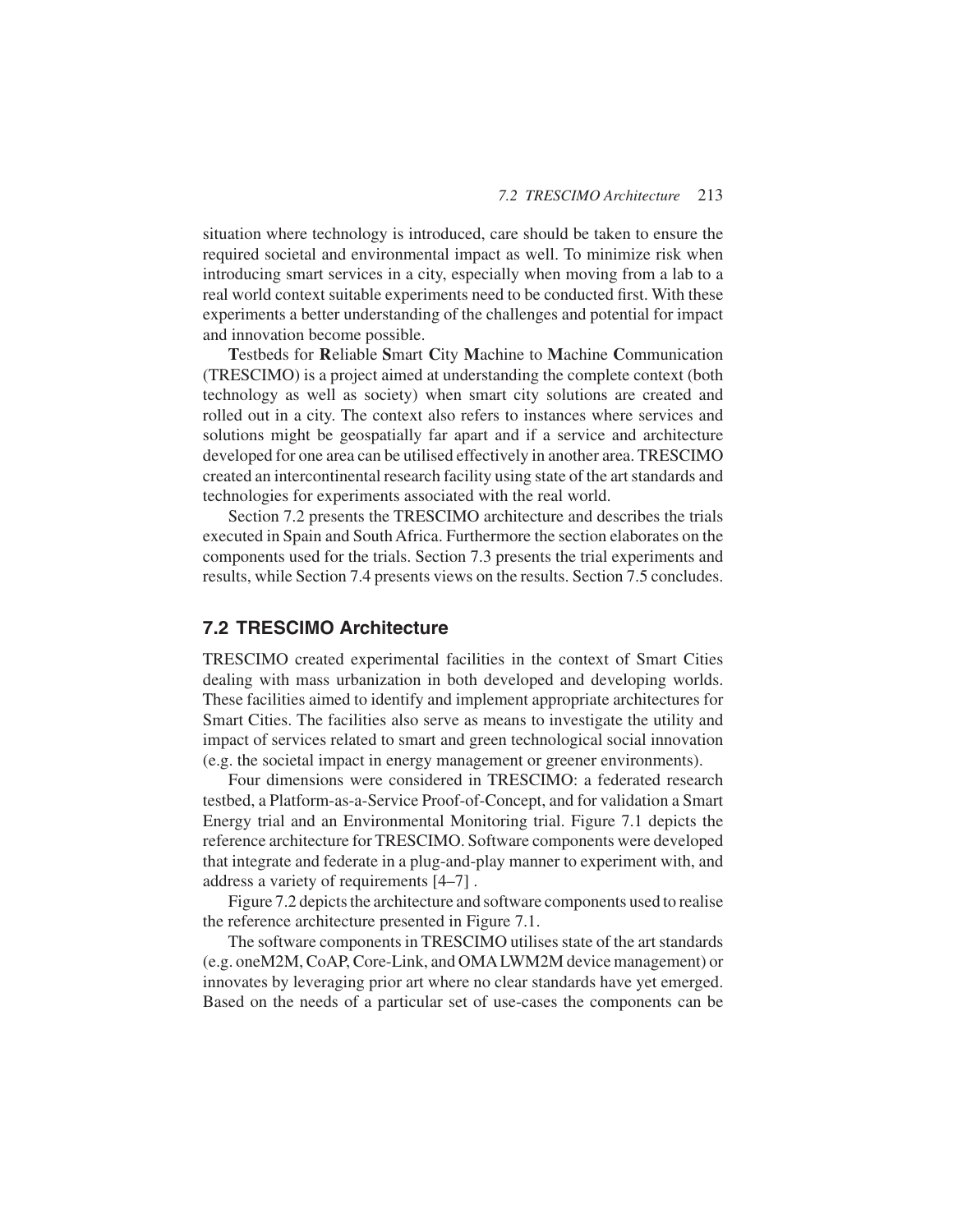

Figure 7.1 Reference architecture and experiments.



**Figure 7.2** Integrated prototype architecture.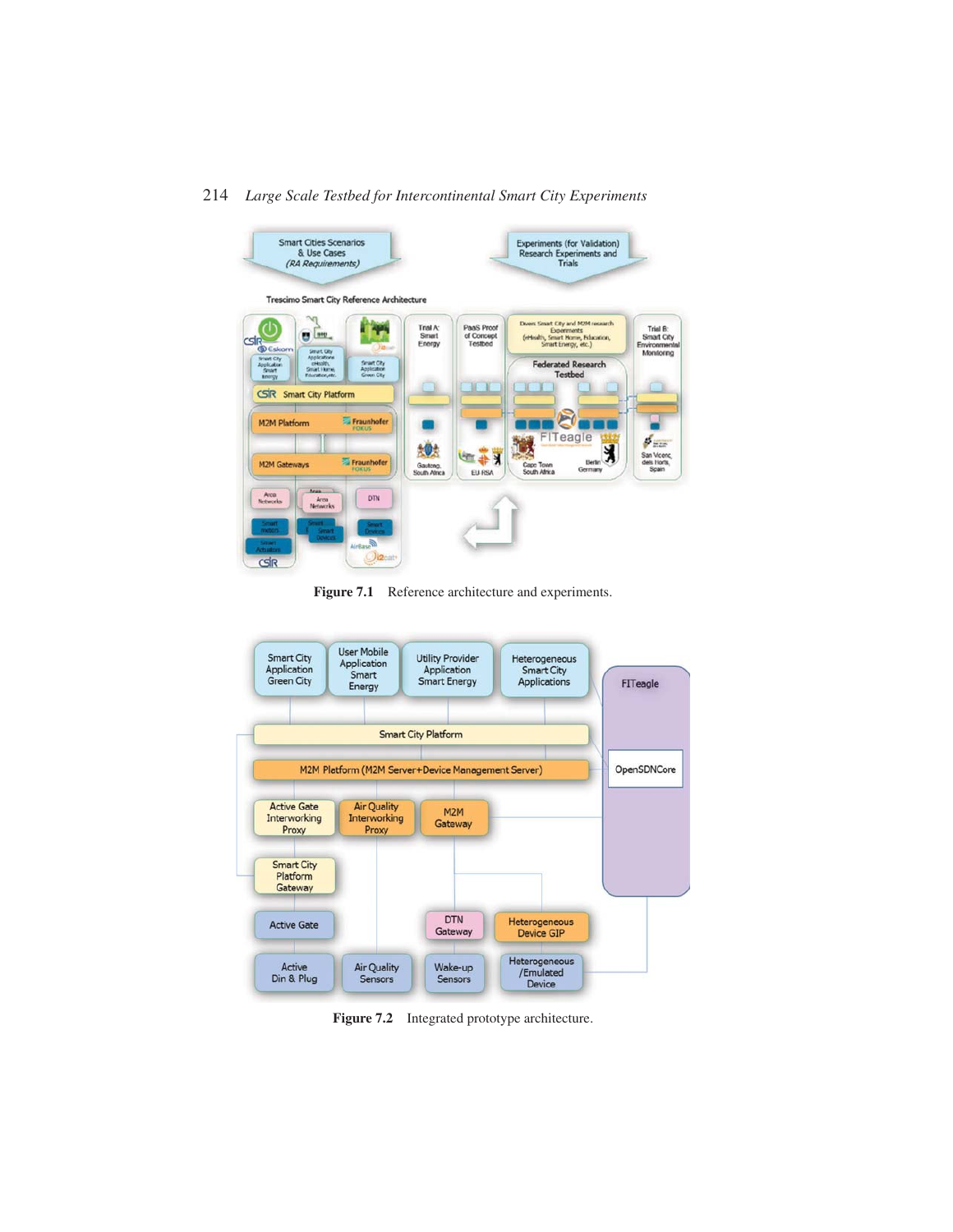integrated by deploying an appropriate combination of software components. To validate the architecture and associated concepts a Smart Energy trial and a Smart Environmental Monitoring trial were conducted. The Smart Environmental Monitoring trial was executed in Vicenç dels Horts, Barcelona, Spain, while the Smart Energy trial was ran in Sandton, Fourways, Sunninghill and Randfontein in Johannesburg, South Africa.

## **7.2.1 Smart Environmental Monitoring Trial**

The Smart Environmental Monitoring trial utilises components as depicted in Figure 7.3. The trial uses smart sensors (wake-up devices and air quality sensors), gateways with delay-tolerant features to activate the wake-up sensors, an openMTC gateway and platform (oneM2M compliant), the Smart City Platform (SCP) and a visualisation application (Green City application). The aim of the trial was to deploy a solution that monitors non-critical environmental and pollution parameters in a city without the need for deploying or relying on purpose built infrastructure.



**Figure 7.3** Smart Environmental Monitoring use-case architecture.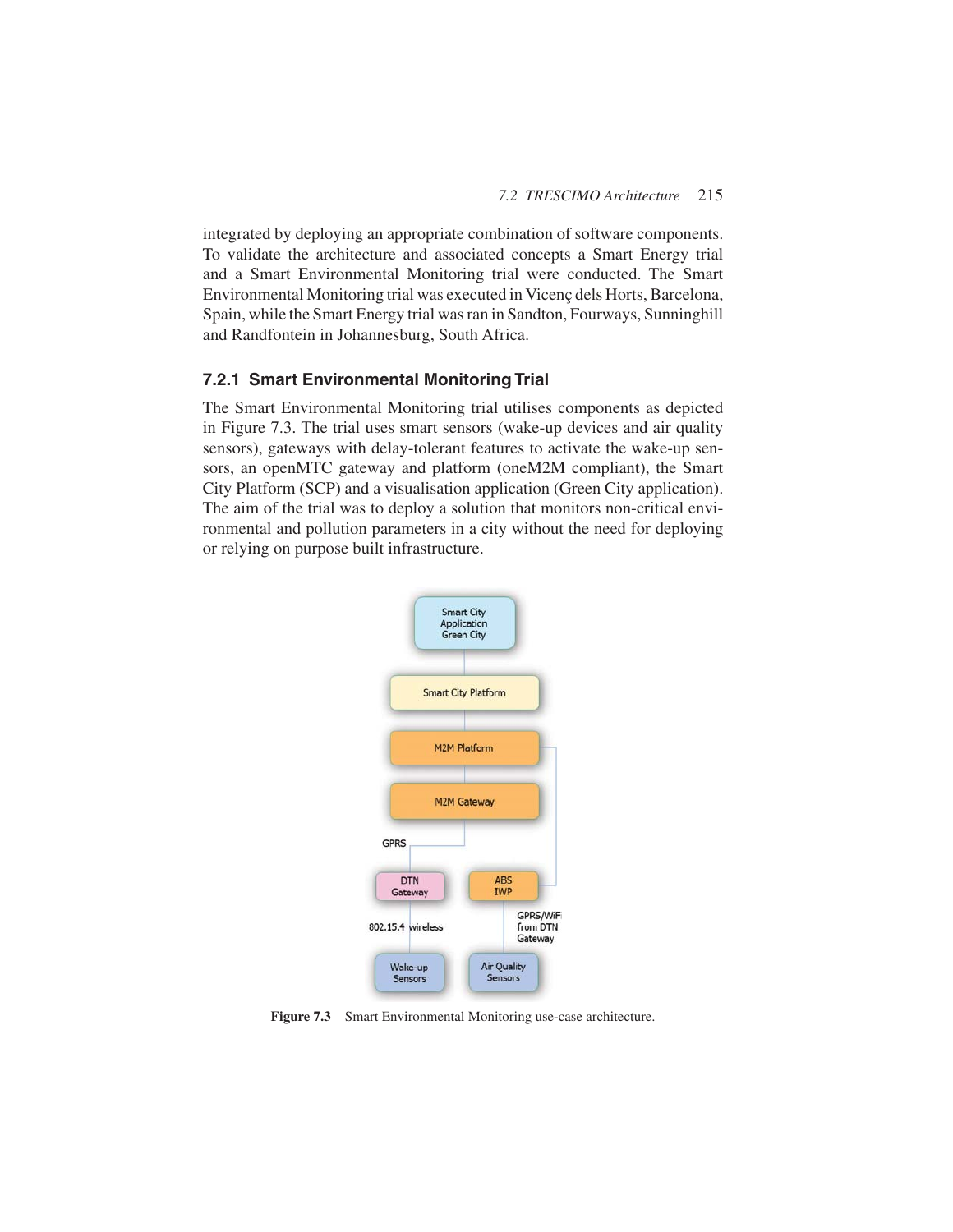The system is based on a Delay Tolerant Network (DTN) concept, where a gateway, installed in a public transportation bus, is used as the sole element to collect the data from sensors installed in the city close to the route followed by the bus. To prevent battery powered sensors (installed in light posts, bus stops and other street furniture) from battery starvation while continuously waiting for the next gateway to collect their information, an energy-efficient radio wake-up mechanism has been implemented. This mechanism uses two separate radio interfaces in the low-power sensor nodes and the sensor: an 868 MHz interface that consumes less than 3 μW in listening state; and an IEEE 802.15.4 radio interface that is only active to transmit or receive data. Sensors are mostly in a "sleeping" state (only the low-power radio is active) and isolated (no network is present). When a collector device (the gateway installed on the bus) comes close to the sensors, the communications interface in the sensor is enabled, triggered by the low-power radio, and observations are captured and communicated to a gateway from where they are transferred via the M2M platform, through the SCP and finally to the environmental visualisation dashboard. The radio wake-up mechanism has been designed with enhanced features allowing device addressing and an extended range of tens of meters. In addition, air quality sensors, equipped with a WLAN or GPRS interface, were installed in buildings owned by the municipality since they require continuous power. The DTN-based gateway provides a WLAN interface to collect the data from nearby air quality sensors.

The Smart Environmental Monitoring trial dashboard is presented in Figure 7.4. It provides functionality to a user to view observation readings over time for a specific resource (either the ones associated with the delay-tolerant network or those connected directly to the backend).

### **7.2.2 Smart Energy Trial**

Figure 7.5 depicts the components used for the Smart Energy trial. The trial used Internet enabled energy measurement devices (referred to as Active devices) and a gateway linked to the Smart City Platform via a Smart City Platform Gateway application. The Smart City Platform hosts a web dashboard application for the energy utility as well as a mobile enabling application which is linked to a mobile app. The applications are capable of visualising the consumption and actuate individual devices by switching them on or off based on user demand. The communication between the Active devices and the gateway uses a 6LoWPAN network, while communication to the Smart City Platform uses the 3G cellular network.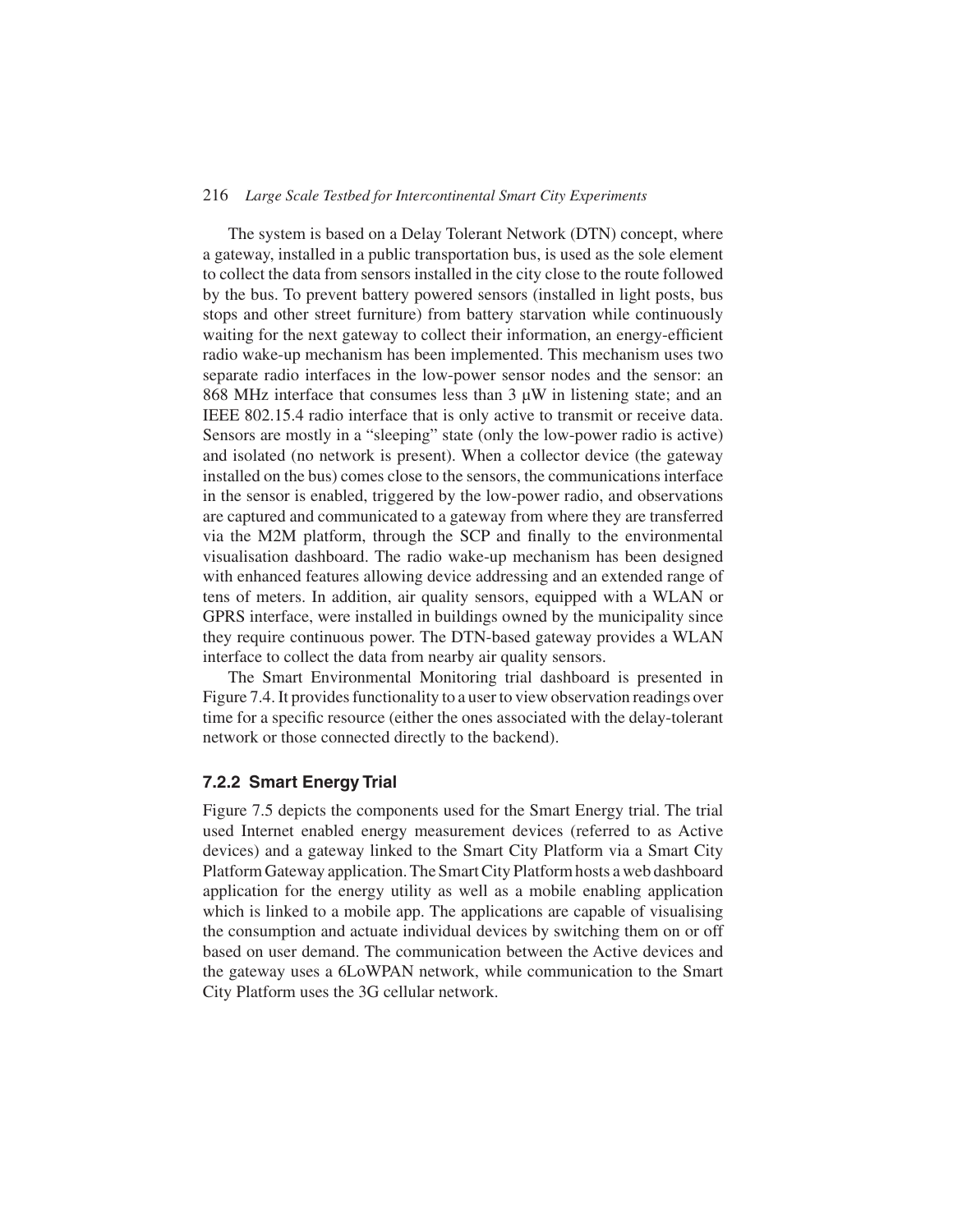## *7.2 TRESCIMO Architecture* 217



**Figure 7.4** Smart Environmental Monitoring dashboard.



Figure 7.5 Smart Energy use-case architecture.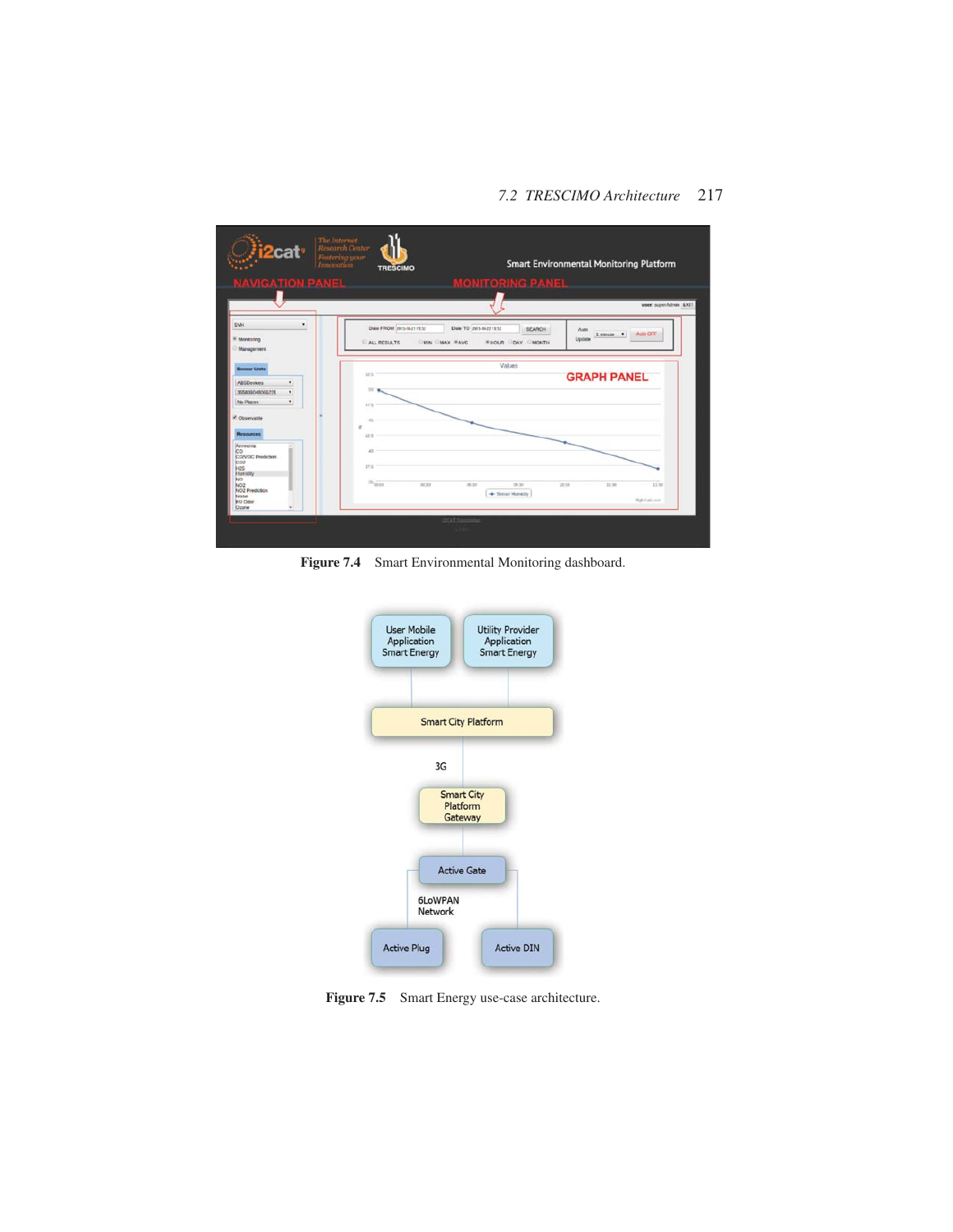

**Figure 7.6** Energy mobile application.

Figure 7.6 presents a view of the mobile app for household owners. The app presents consumption per individual appliance or aggregated consumption for all appliances in a household. Figure 7.7 presents a web dashboard for an alternative view on the household consumption.

## **7.3 Trial Results**

In addition to verifying the TRESCIMO plug-and-play methodology and Smart City Platform-as-a-Service concept, two trials with different aims were conducted.

The Smart Environmental Monitoring trial verified the feasibility of deploying infrastructure-less and energy-efficient data acquisition systems for Smart Cities and demonstrated the functionality of the TRESCIMO architecture in a real deployment. The Smart Energy trial focused on verifying the technological feasibility as well as gaining deeper understanding of customer behaviour when smart energy solutions are installed in households.

Through the validation and execution of the two trials numerous experimental results were obtained.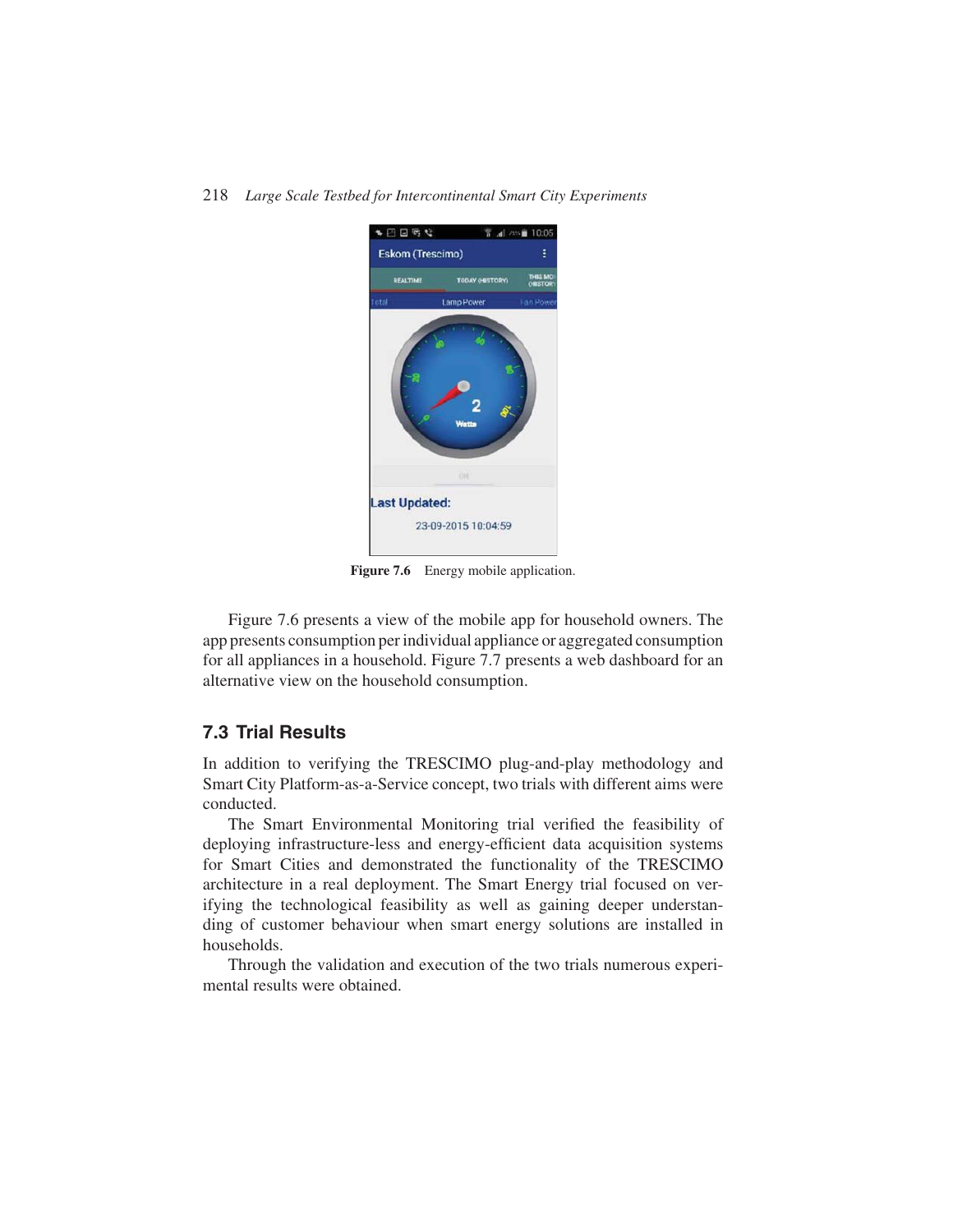### *7.3 Trial Results* 219



Figure 7.7 Energy web dashboard.

## **7.3.1 Smart Environmental Monitoring Trial**

Figure 7.8 depicts the various components chosen from the TRESCIMO technology stack for the Smart Environmental Monitoring trial.

## **7.3.1.1 Scenario and experiments**

The trial was deployed in Sant Vicenç dels Horts, a Spanish city of about 28000 inhabitants close to a cement factory. Due to this last aspect, the municipality has a special interest in solutions to monitor environmental parameters and pollution in the urban area. The following devices were installed in the city:

- Five devices (provided by Airbase) dedicated to air quality and pollution monitoring;
- Thirty four low-power wake-up devices equipped with batteries and various environmental sensors (light, barometric pressure, temperature and humidity);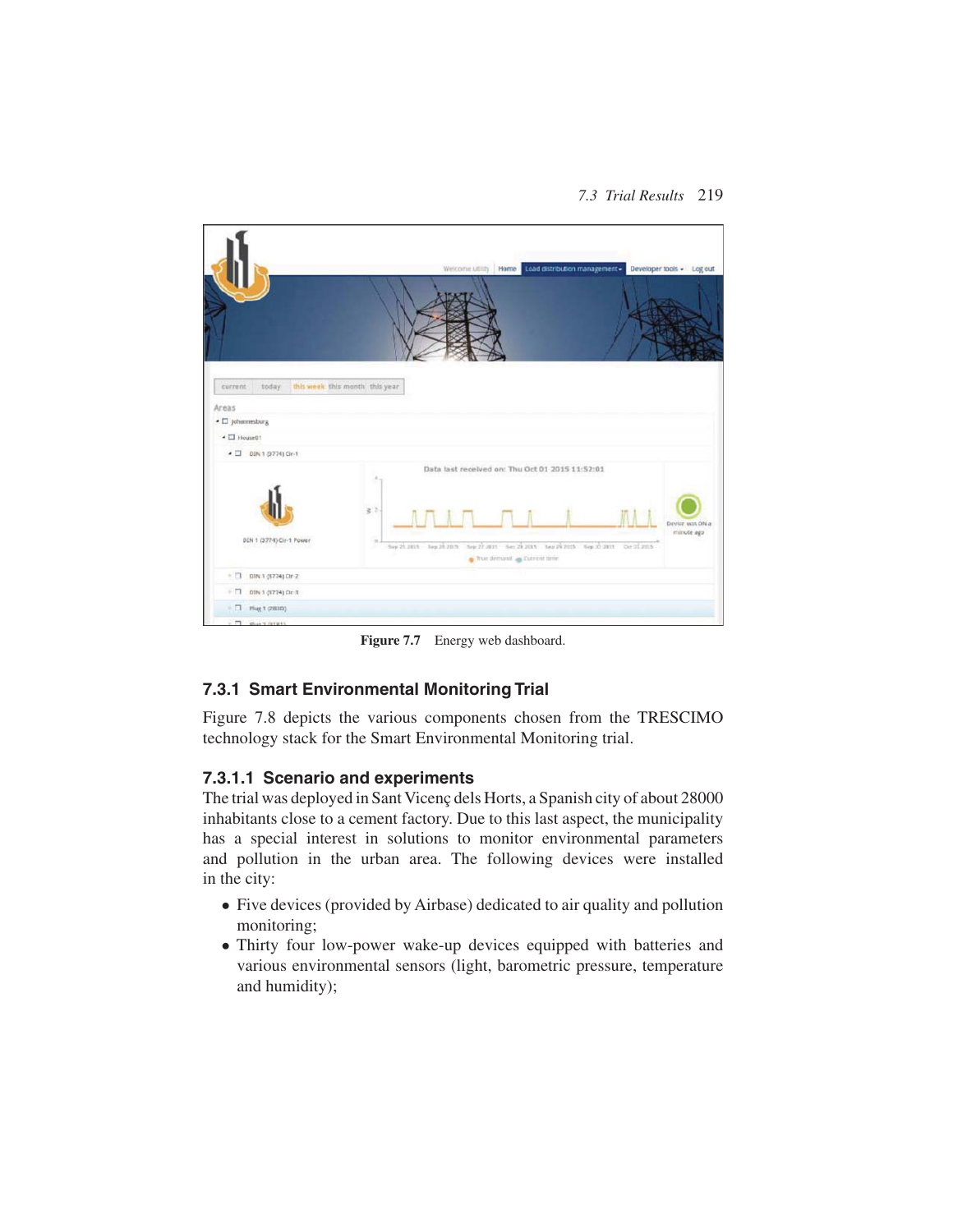

Figure 7.8 Smart environmental monitoring trial use case.

• One gateway device installed in a public transportation bus and two devices installed in additional vehicles to support the evaluation.

Figure 7.9 shows the placement of the sensor devices (in green the wake-up sensors and in yellow the air quality units) and the routes followed by the bus (data collector). The trial began in October 2015 and has been kept running after the finalisation of the project in December 2015.

Figures 7.10 and 7.11 depict several devices as installed in the city on light poles, bus stops and buildings.

Two types of experiments were conducted for the trial:

• **Acquisition of data from the sensors distributed in the city**. The objectives of this experiment are: 1) to prove that data can be collected in a delay-tolerant manner; 2) to study the performance of the DTN and wake-up based system in a real scenario and 3) to provide environmental data, that is useful to the municipality as a potential end-user of the solution, for surveillance or informational purposes. This information will serve also as input for future experimenters (e.g. to test or validate algorithms against real data).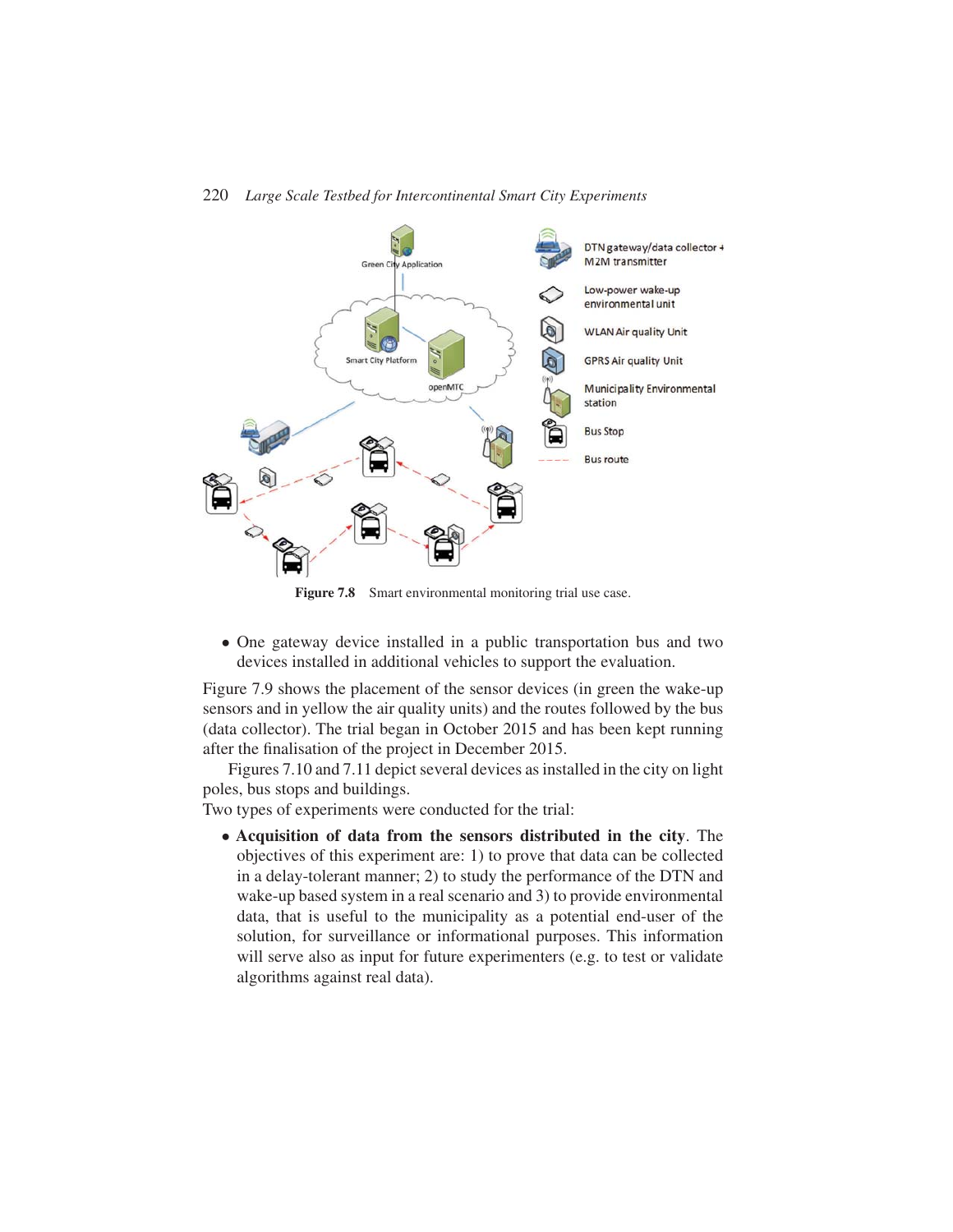*7.3 Trial Results* 221



Figure 7.9 Routes followed by the bus and location of the sensor units: low-power wake-up (green) and Airbase air quality (yellow) devices.



**Figure 7.10** Sensor devices. Barometric wake-up device (*left*). Temperature, humidity and light wake-up device (*center*). Airbase WLAN air quality device (*right*).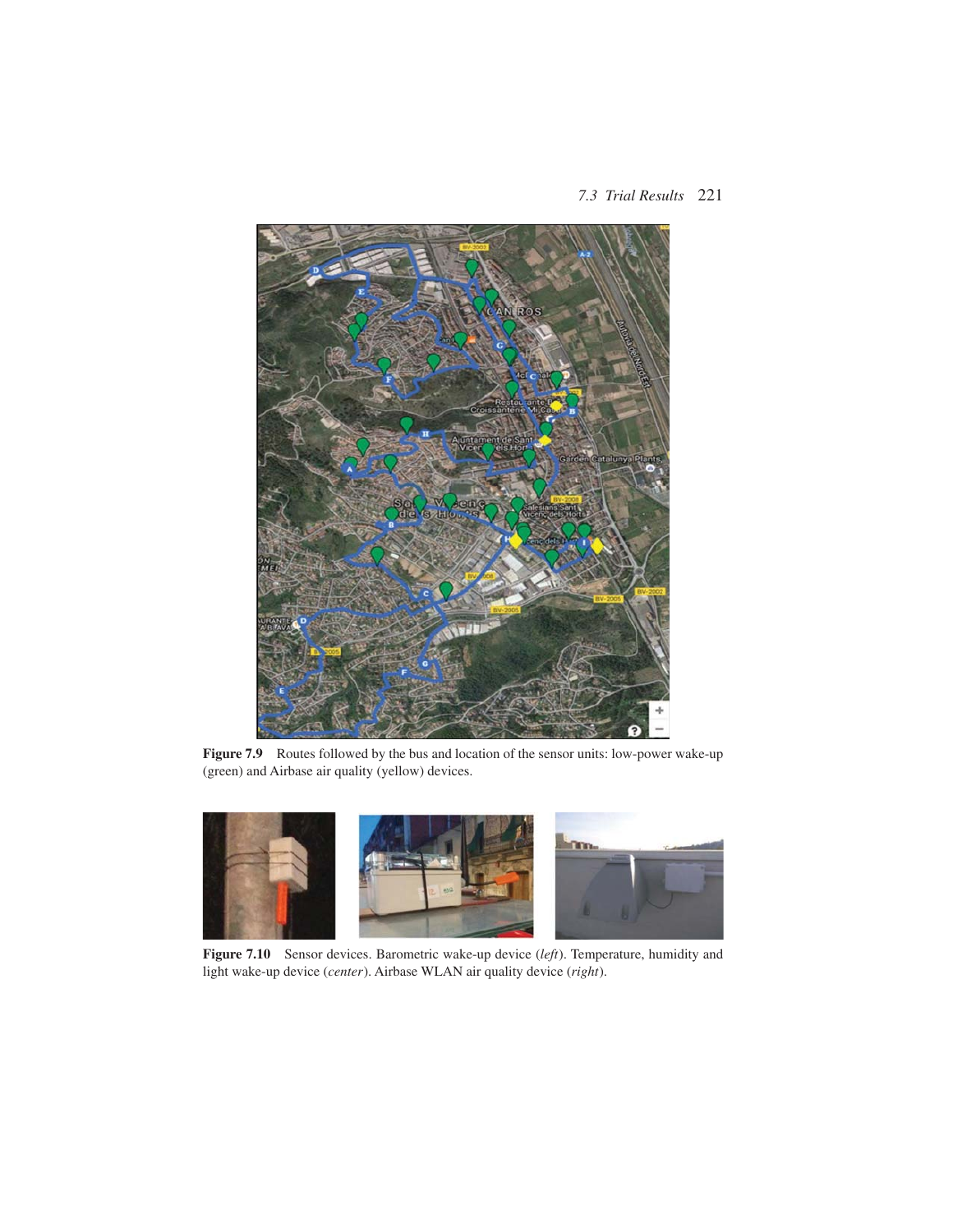

**Figure 7.11** Delay Tolerant Network devices. Bus passing close to a low-power wake-up sensor device installed in a bus stop. Detail of the equipment (gateway) installed in the bus.

• **Communication from the collector to the low power devices**. The aim is to validate the bidirectional communication between the collector and the wake-up sensor devices. Bidirectional communication allows the collector to gather data and to interact with the devices (e.g. for reconfiguration, performing firmware updates over the air or polling) in a delay-tolerant manner.

For the Smart Environmental Monitoring trial, the following Key Performance Indicators (KPI) have been identified:

- **Acquisition of data from the Wake-up and Airbase sensors and functionality validation of the full stack**. The data monitored from the sensor devices should be collected and forwarded through the TRESCIMO architecture. It should be possible to view the information using the client web interface (Figure 7.4).
- **Device energy consumption (for the wake-up sensors)**. Wake-up devices should provide proof of low consumption and maximizing of their battery lifetime and, thus, minimize the cost of maintenance of the installed devices.
- **Communication range (for the wake-up sensors)**. This parameter is directly linked to the scalability and flexibility of the solution. The range must be large enough to confirm that a moving vehicle can collect the information without the need for stopping or reducing its speed.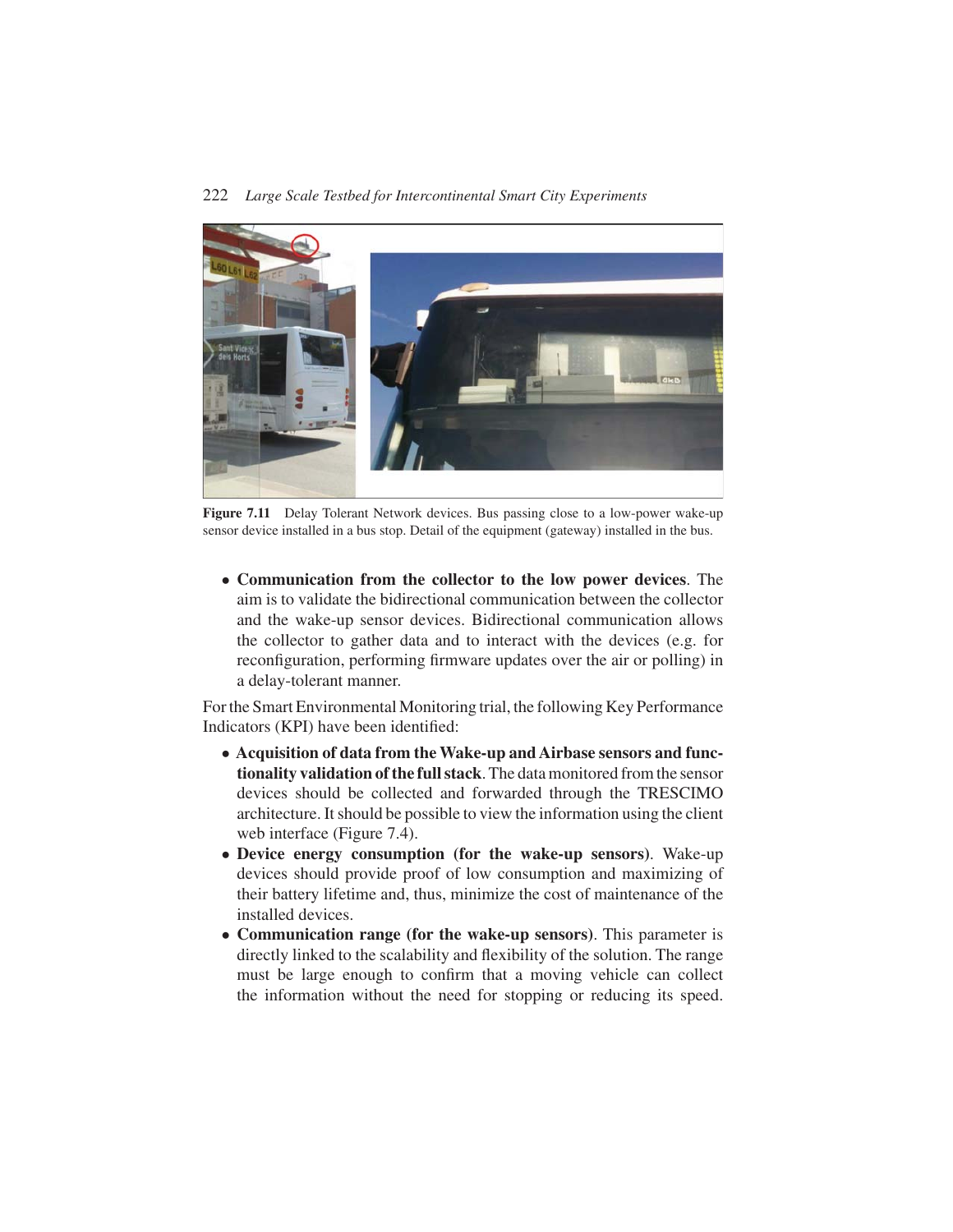Furthermore, the range of the solution determines the size of the area where sensors can be installed and, thus, the amount of devices that can be supported by each route. Before installing the wake-up units in Sant Vicenç dels Horts, individual tests were performed in a controlled scenario with the transmitter and the receiver in Line of Sight (LoS) conditions to get an idea of the optimal performance (best case) in terms of range that can be expected. The minimum range observed in these experiments was about 36 meters and almost 50% of the devices responded to wake-up signals at a distance of 50 meters or greater. The expected performance in the real scenario should be close to these values.

• **Communication time window and amount of data that can be transmitted or received during the wake-up process**. These figures can help to determine how much information can be sent from the sensor devices to the collector in the bus (data gathering) and in the opposite direction. These figures establish the capabilities of the system to support device configuration or firmware updates over the air.

For the evaluation of the trial, the following tools and inputs for the analysis are used:

- Tracking of the data monitored by the sensor devices; namely, environmental parameters, battery consumption, and timestamp when the collector module in the DTN-gateway acquires the data. This information is stored during the trial and can be retrieved from the Smart City Platform (SCP). It can be visualised by a user through the web visualisation dashboard interface (Figure 7.4).
- Tracking of the GPS location data on the buses. Location and timestamp observations are sent each time a wake-up process is triggered so that it can be correlated with the wake-up process and with the reception of the sensor data. This information is stored during the trial and can be retrieved from the Smart City Platform (SCP).
- Tracking of the functionality of the wake-up mechanism. The following parameters are recorded for each wake-up process: timestamp when the wake-up node responds to the triggered radio signal, number of attempts performed until a successful wake-up is received, distance to the sensor node, and unsuccessful and unexpected wake-ups. The distance to the sensor node when a data message is received is an indicator of the effective communication range. Unsuccessful wake-ups are determined when the transmission of the wake-up signal exceeds a given number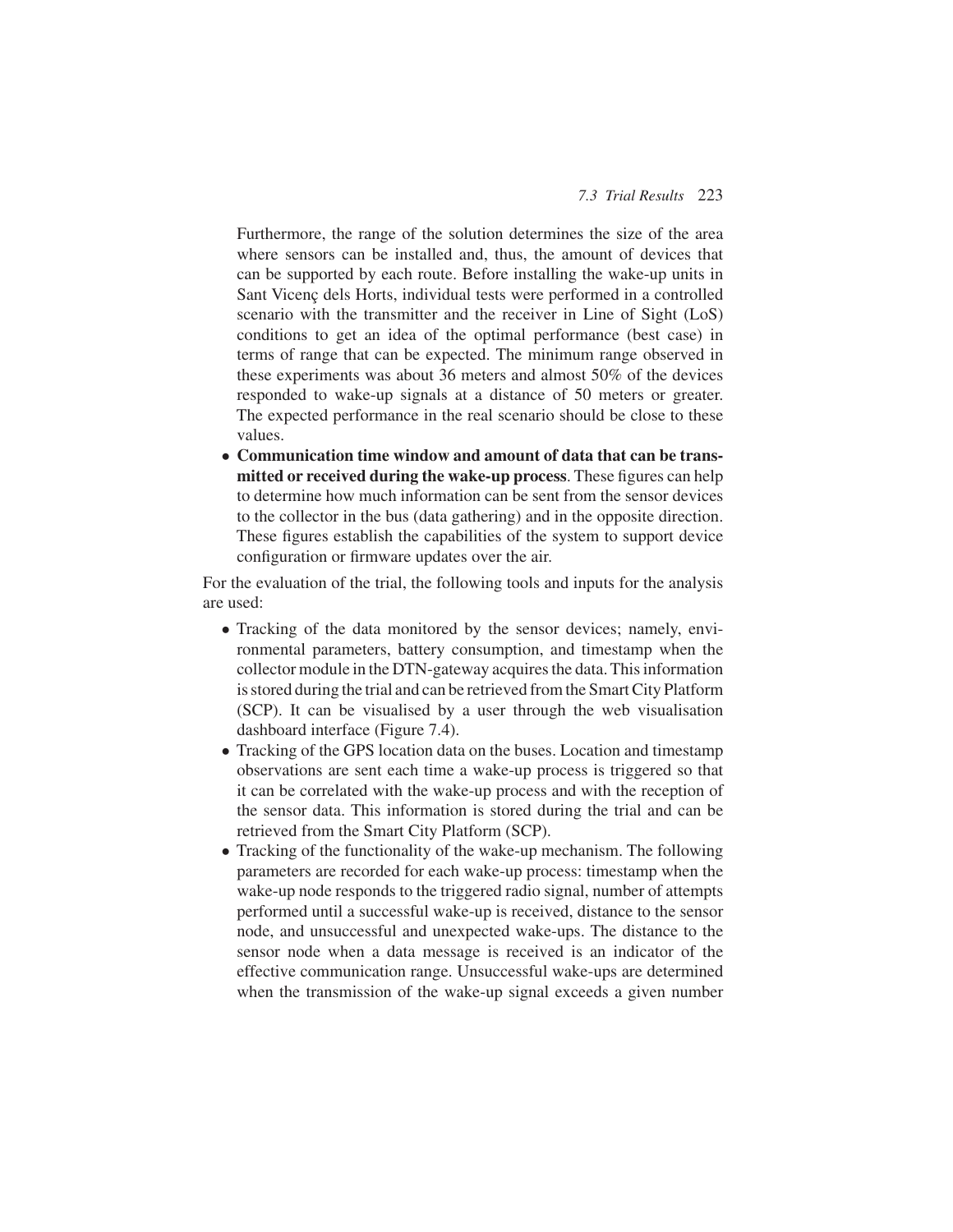of retries, which is a configurable parameter in the DTN-based gateway. This information added to the statistics about the number of attempts performed for the nodes in the trial provide insight into the performance of the wake-up mechanism. Unexpected wake-ups indicate the reception of data from a node that has not been prompted; this can help to detect interferences from external sources that might affect the performance of the overall system.

#### **7.3.1.2 Evaluation results**

Key results obtained from the evaluation of the Smart Environmental Monitoring trial taking into account the aforementioned Key Performance Indicators are presented in the following subsections.

## **7.3.1.2.1** *Visualisation and monitoring of the data transmitted by the sensor devices*

A subset of data monitored during the trial is shown to illustrate the endto-end performance of the system. The monitored samples were obtained by the wake-up low power sensors and the Airbase air quality devices. Note that data is sent by the devices, collected by the gateway, forwarded by the openMTC platform and stored in the Smart City Platform (SCP); thus, the full TRESCIMO architecture can be validated. Further results have been reported in the project deliverable which is publicly available [3].

Figure 7.12 illustrates the visualisation of data monitored by the wake-up sensor devices during the period from November to January. Sensors were programmed to capture instantaneous data samples only when the wake-up is performed. Thus, connectivity gaps at night and on Sundays are visible. The operation of the system during the trial months was also affected by the unavailability of the bus due to mechanical problems and maintenance operations. This prevented the gateway from collecting data from the sensors for hours or even days at a time. The information gap observed in the web application from the 20th to the 28th of November 2015 is a result of this.

Figure 7.12 displays the changes of the temperature in Device 16. The device is installed on a light pole that has direct solar exposure. The first week of November has been especially warm in Barcelona and its surroundings. This explains the high values (above  $30^{\circ}$ C) monitored by the temperature probe. It is noticeable how the maximum temperature dropped during December and January, as would be expected for the winter season.

Figure 7.13 displays the  $NO<sub>2</sub>$  hourly average measurements captured by one of theAirbase air quality stations. TheAirbase devices allow data sampling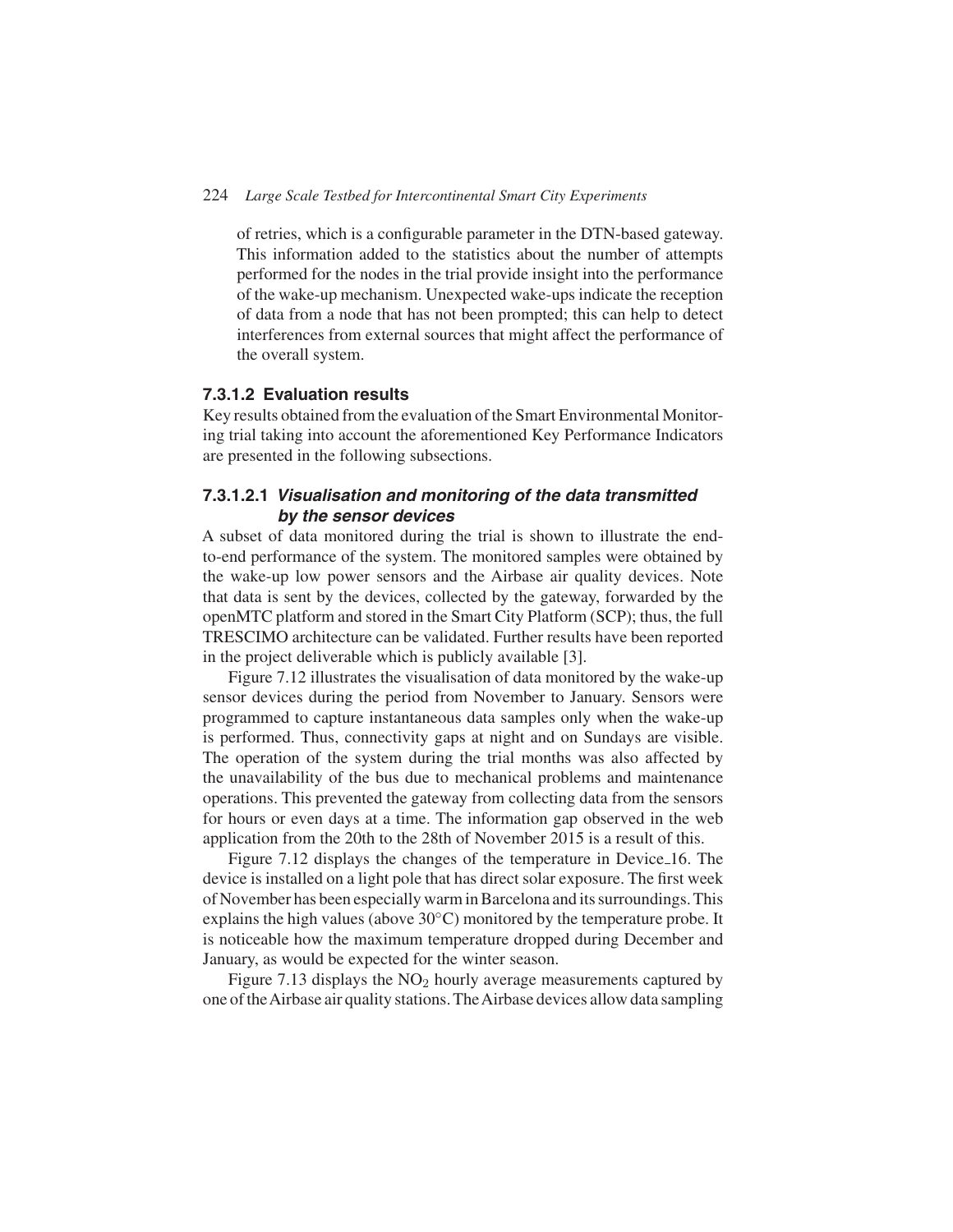*7.3 Trial Results* 225



Figure 7.12 Temperature measurements captured by a low power wake-up device in Sant Vicenç dels Horts.



Figure 7.13 NO<sub>2</sub> measurements captured by the Airbase air quality device.

and storage while no network is available. Devices were configured to obtain a measurement every 10 minutes. Spikes whose values are slightly over the recommended healthy limit are noticeable. According to the EPA Air Quality Level [2], values above 101 ppb over one hour period are considered unhealthy for sensitive groups. Though spikes appear in a spurious manner, a continuous surveillance of the air quality will be useful to the municipality to control their repeatability and analyse their possible causes.

## **7.3.1.2.2** *Performance of the DTN and wake-up system*

As commented previously, one of the enhanced features of the deployed wakeup system is the support for device addressability. Each wake-up sensor device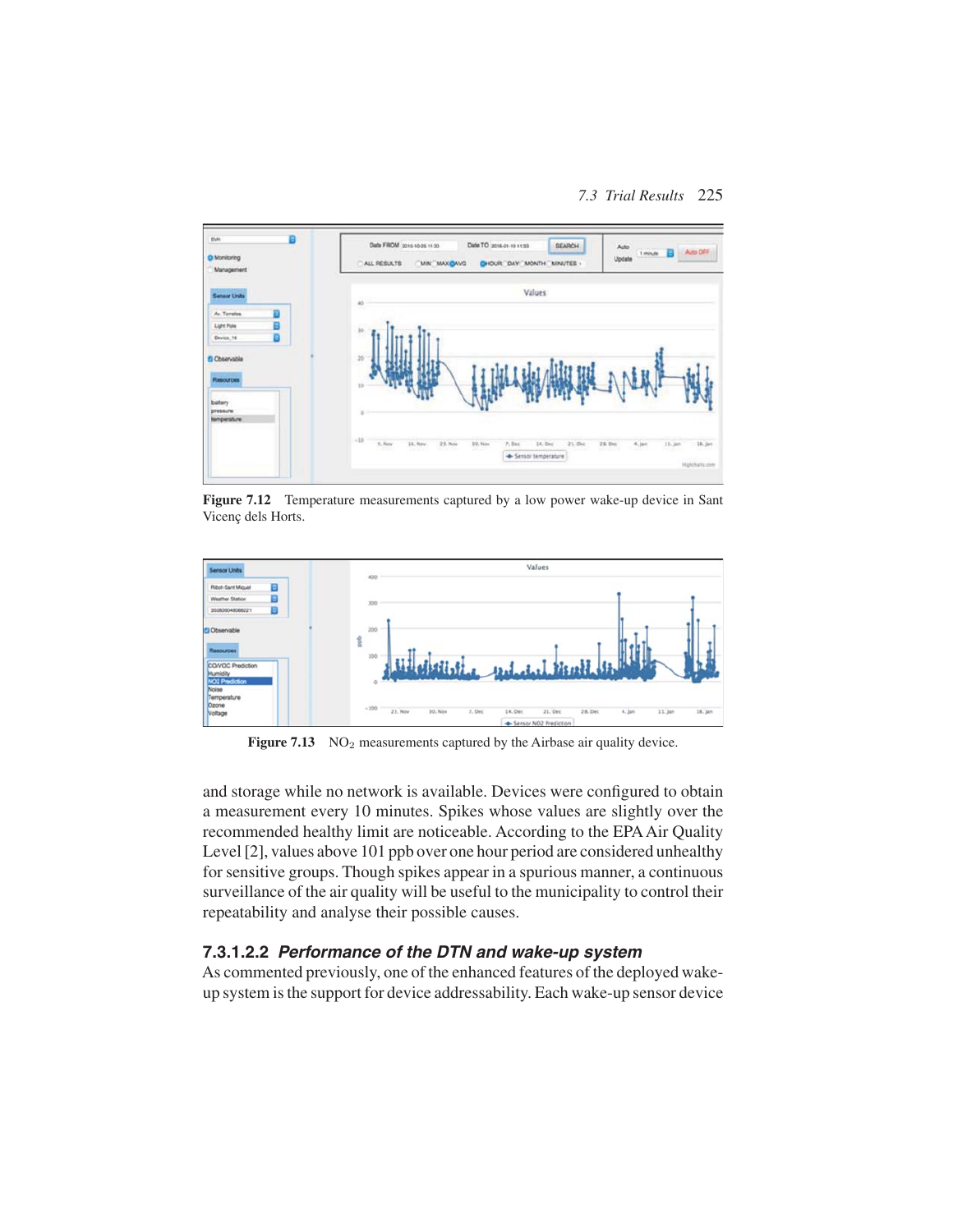has been programmed with a predefined IEEE 802.15.4 short address and a 2-bytes wake-up address. In the trial, devices use a unique wake-up address to verify the unicast capabilities of the wake-up system. Multicast/broadcast addressing has been also validated by configuring the wake-up addresses of devices in close proximity with the same value. The usage of unicast and multicast addresses will be an interesting capability when a large number of sensors are installed in the city and different kinds of services are deployed. In this way, it is possible to wake up a sensor or a group of sensors on demand (for example, for configuration needs), while the rest of devices in the vicinity remain in low power mode.

To obtain empirical results in a controlled LoS scenario, the gateway has been configured to wake-up the sensor devices when its distance to the units is equal or less than 50 meters. This distance assumes a straight line of sight; however, in a real deployment the distribution of streets, driving directions and objects (buildings, other vehicles, and traffic signals) act as obstacles in the communication between the gateway in a moving bus and the wake-up sensor. To improve the success rate of communication in such uncontrolled scenario, the gateway can execute several wake-up attempts.

Figure 7.14 illustrates the average wake-up distance and the standard deviation (in meters) for the sensors involved in the trial from the beginning of November until the end of April. As observed, the deviation is considerable



## Average wake-up range (m). Smart Environmental Monitoring Trial. November 2015 - April 2016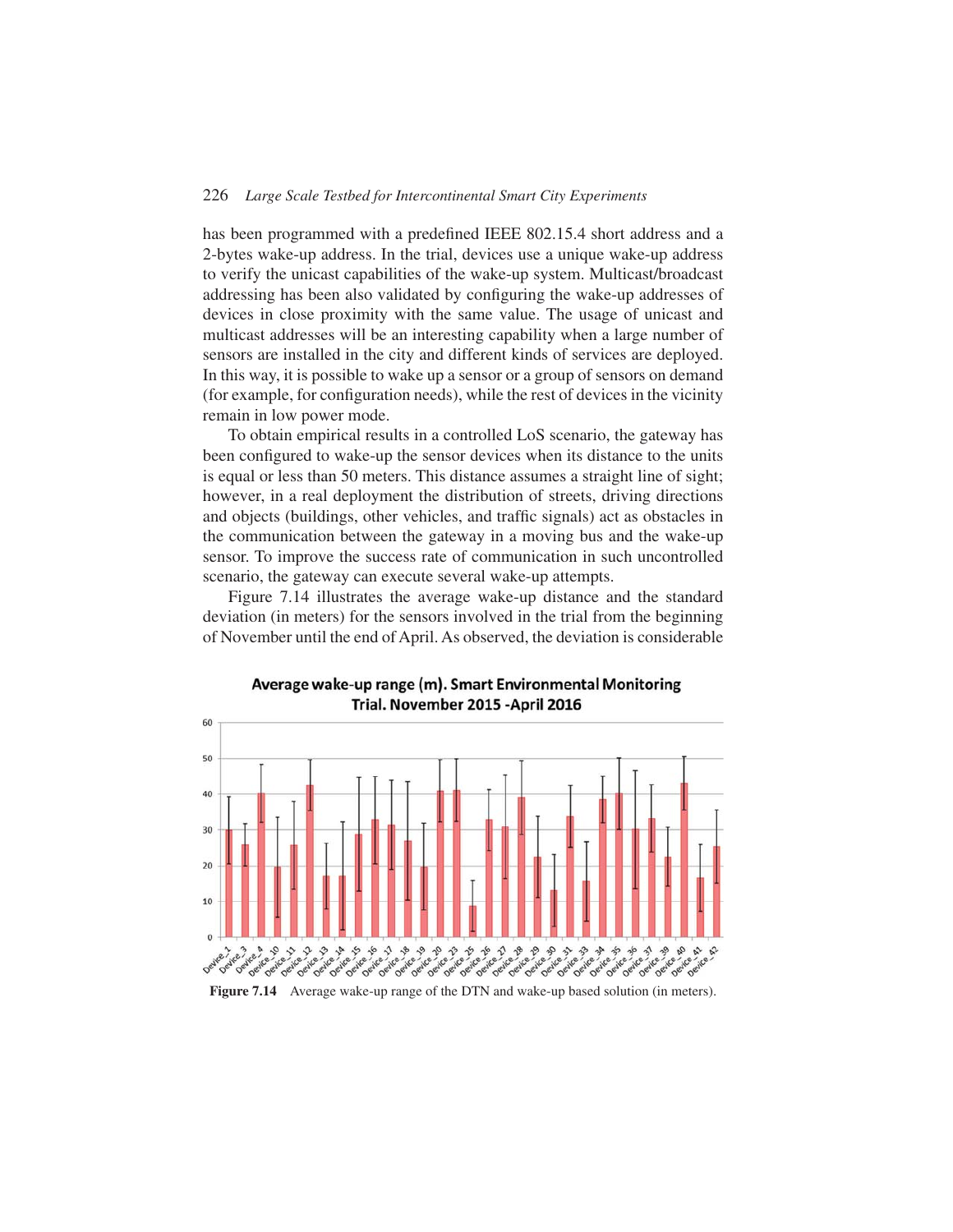in all the cases; however, this is an expected result in a real mobile scenario where the performance of the communication can be affected by a multitude of external and variable factors. Most of the sensor devices show effective wake-up distances greater than 20 meters. A small number of devices show a poorer result. This can be explained because of their location on street edges, turnarounds or behind traffic signals. Collectively, the mean range observed for all the devices over the full trial period is greater than 28 meters. This confirms that wake-up technologies are a feasible option to retrieve information from the city. Wake-up nodes installed behind a traffic light or a street crossing sign experience a lower performance in terms of effective range and higher percentage of unsuccessful wakeups. Unsuccessful wake-ups can occur due to two reasons: (a) the maximum number of wake-up attempts is reached or (b) the bus goes out of the wake-up range of the sensor. The first cause can be explained by the bus turning a corner without direct visibility to the sensor device, especially if the bus comes from a non-preference road or there is a traffic light that forces a stop for a long duration. In the second case, it should be noted that the amount of time the vehicle is in the range of the sensor and, thus, the possibility to wake the device up and establish communication will decrease with higher speeds. On average, the percentage of unsuccessful wake-ups is below 8%. This can be considered a good performance in a real deployment and under non-ideal and variable conditions. Finally, in almost all the cases a maximum wake-up range exceeding 48 meters was observed. The significant wake-up range validates the promising capabilities of the wake-up mechanism implemented and deployed in the trial. These results serve as input to determine what the best locations for the sensor devices are. The results provide insight into the optimal settings to maximize the performance of the wake-up system and to infer some recommendations that can be useful for future deployments.

#### **7.3.1.2.3** *Consumption of the wake-up sensor devices*

In the trial, the battery consumption of the low-power devices is reported as a parameter in every data message. A trend over time can be visualised and monitored. The energy usage of the device sensors over the long-term can thus be monitored. Figure 7.15 provides a screenshot of the Smart Environmental dashboard interface showing the average daily battery consumptions from November to January for a sensor device (Device 41). The fact that no relevant battery drops are observed in this period confirms that the device energy consumption is performing as expected and that the devices are in a low-power mode status most of the time. Note that the nominal value of the battery used for the wake-up sensor devices is 3.6 Volts.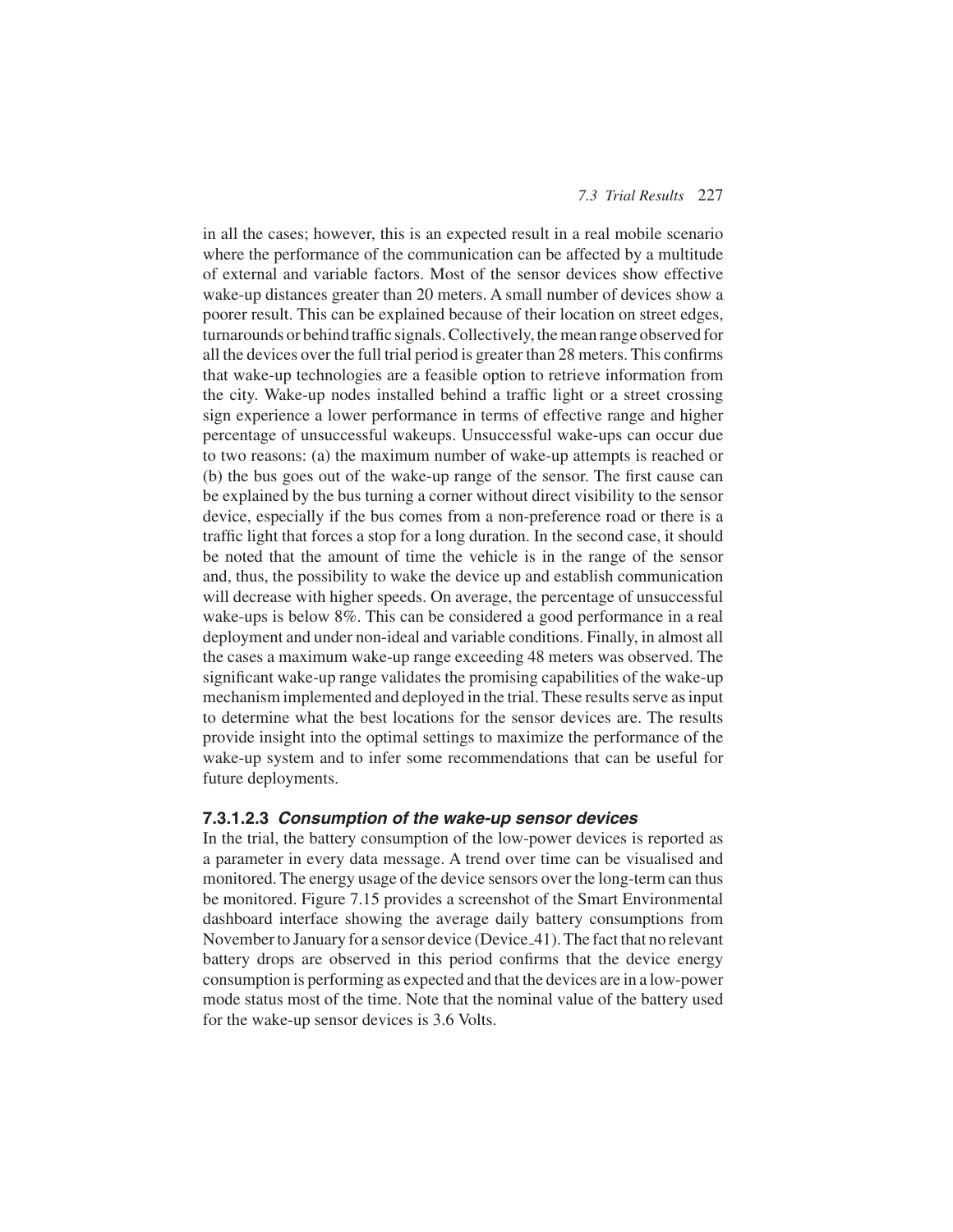

**Figure 7.15** Battery evolution of the low power wake-up devices.

## **7.3.1.2.4** *Performance of the data collection process and device update capabilities*

Tests were performed to determine the communication time window and the amount of data that can be transmitted in the uplink direction (from the sensor device to the DTN-based gateway). To conduct this test the sensor device was configured into a mode where packets are sent in a continuous manner to the coordinator in the gateway. Tests were performed at several speeds to simulate different scenarios. To allow for repeatability of the test and provide more flexibility to control the speed of the mobile gateway, a particular vehicle was used for this evaluation. The experiments were performed using one of the sensors of the deployment installed on a lamp post and in the middle of a straight street (to maximize the visibility between the gateway and the sensor device). From the results obtained it can be concluded that the infrastructureless system implemented in the trial allows the devices to store and, at a later time, send a considerable amount of data (between 30 and 40 kB) at a speed of 30 km/h between two consecutive bus journeys. This is interesting for a real world deployment as the frequency of public transportation might be notably low; for example, as in the case of the trial, some buses do not drive over the weekend.

To validate the bidirectional functionality, it was confirmed that the gateway is capable of changing the sampling rate and the wake-up address of the sensor units in a delay-tolerant manner. Furthermore, it was possible to send a message to the unit to reboot it and to query its current firmware version and configuration settings. By default, the wake-up sensor device operates in low-power mode; thus, once the wake-up is performed, a data request to the coordinator in the gateway is performed requesting data. At that moment, the configuration message is sent to the sensor unit. Once received, the wake-up device needs to confirm the instruction with an acknowledgement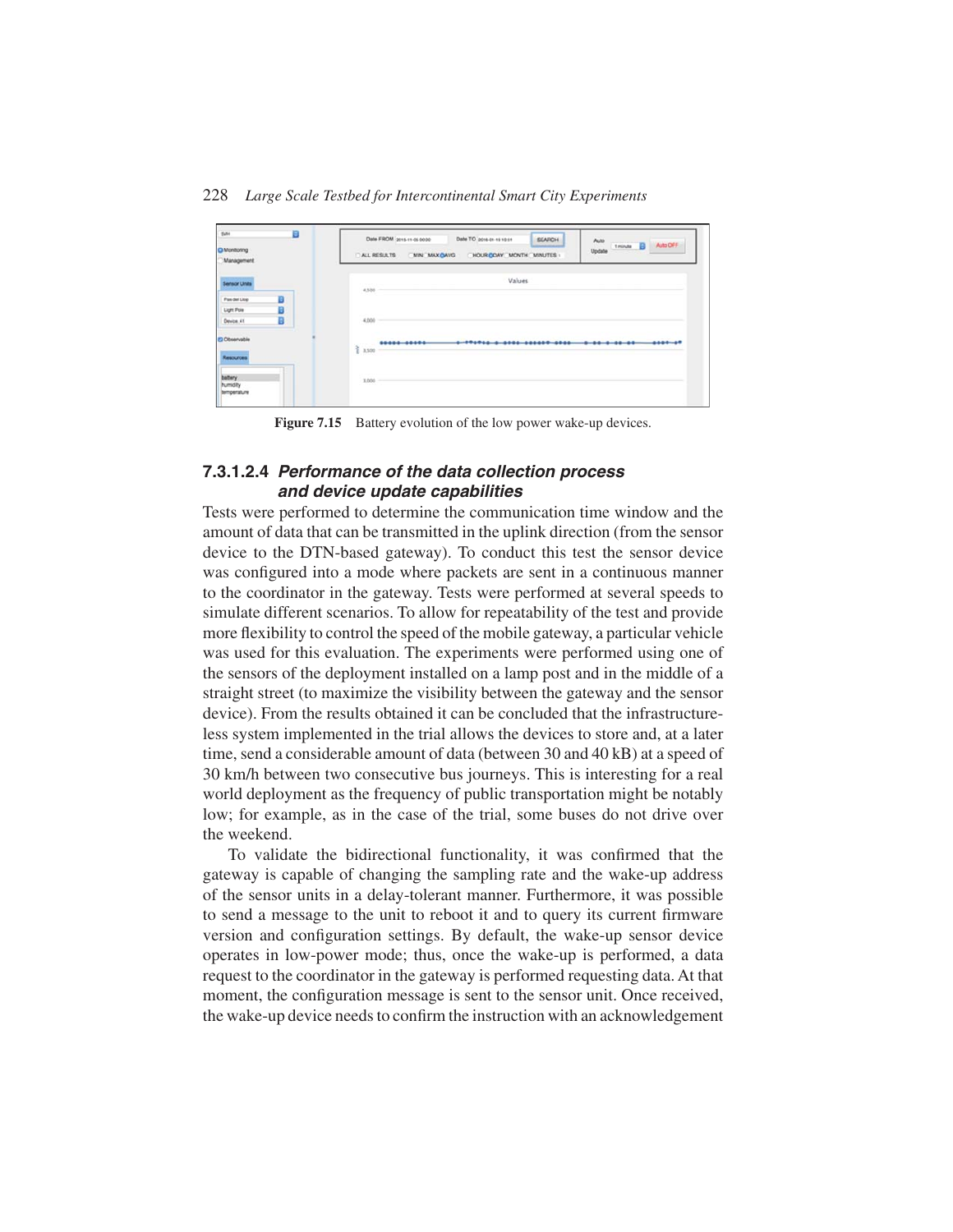(either positive or negative) that the operation has been completed and the setting has been updated or discarded. When several consecutive packets need to be transmitted to the environmental equipment (e.g. to perform an over-the-air firmware update), the DTN-gateway would send a message to the gateway to indicate that it must switch to active mode (always listening) so that data is transmitted faster. As the IEEE 802.15.4 link is peer-to-peer and symmetric, the amount of data that can be transmitted during a wake-up process is equivalent to the results obtained in the bulk data tests performed from the sensor unit to the gateway.

## **7.3.2 Smart Energy Trial**

In the Smart Energy trial (Figure 7.16), 30 Eskom households were equipped with the Active devices for monitoring the energy consumption (one Active-Gate using 3G backhaul to the Smart City Platform, two ActivePlugs for appliances and an ActiveDIN used for higher current appliances such as a geyser or pool pump).



Figure 7.16 Smart Energy trial use case.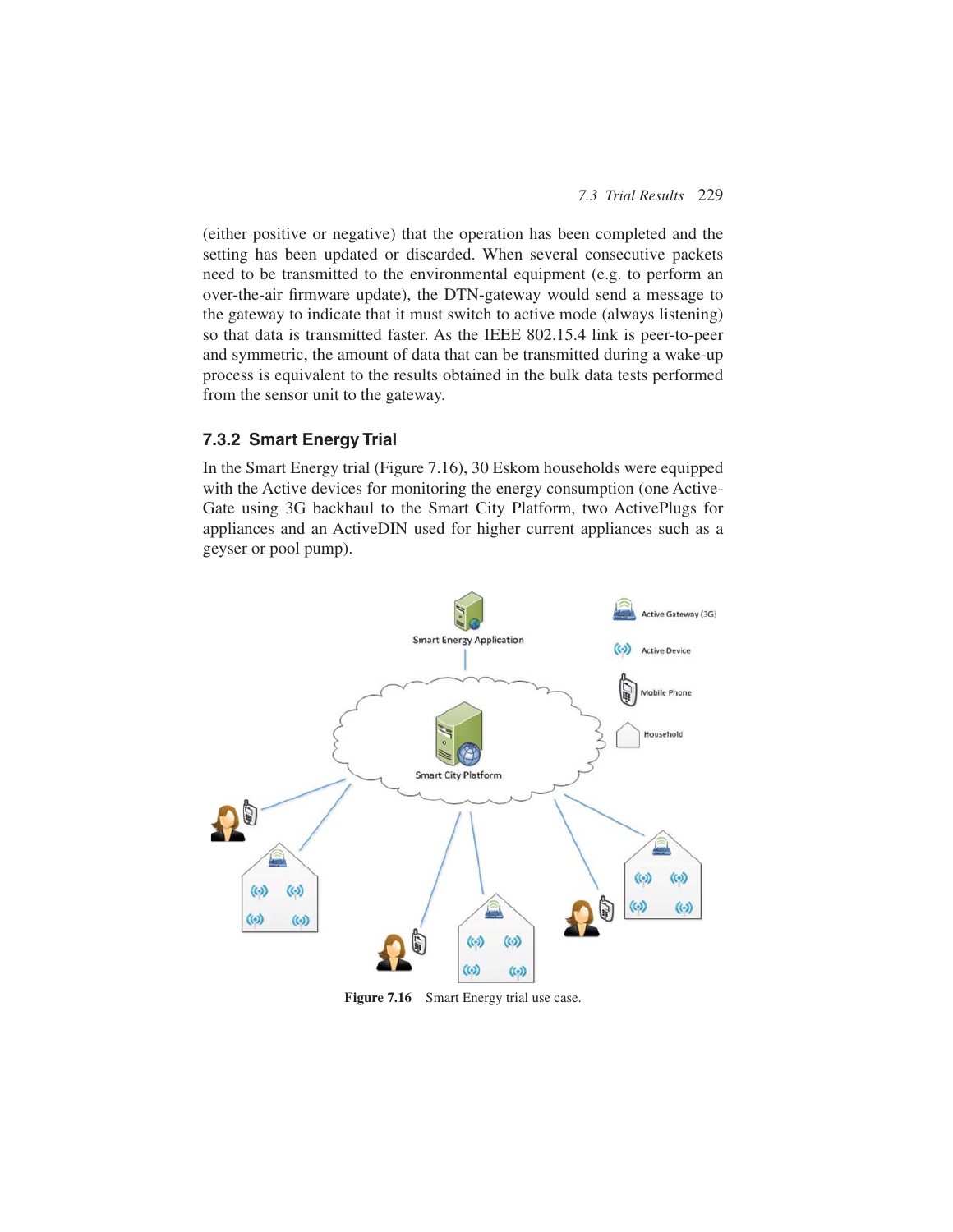

**Figure 7.17** Active devices (ActiveDIN on the *left*, ActivePlug *center* and ActiveGate on the *right*).

ActiveGate is a processing and routing platform, while the ActivePlug and ActiveDIN are energy management devices. Figure 7.17 depicts the ActiveDevices. In addition, a household owner had the Smart Energy mobile app installed on his smart mobile phone.

The three devices (ActivePlug, ActiveDIN and ActiveGate) communicate using a 2.4 GHz 802.15.4 radio module based on the STM32W108 System-on-Chip (SoC) from STMicroelectronics. The RF microcontroller (the STM32W108 SoC) performs the low power wireless mesh networking function and hosts a CoAP server with the device resources. The application is built in the Contiki-OS framework.

ActiveGate uses an Odroid-U3+ single board computer with a 1.7 GHz Exynos4412 Prime ARM Cortex-A9 quad-core processor, 2GB RAM, and various external interfaces. The ActiveGate runs Ubuntu 14.04 LTS Linux as operating system. The ActivePlug and ActiveDIN use STPM01 metrology circuitry for measuring voltage, current, power, line frequency as well as active, reactive, apparent, and fundamental energy consumption and an ARM Cortex-M4 microcontroller for managing the metrology, load switching, and interface functions. The Cortex-M4 microcontroller from Atmel contains a bare-metal application (no operating system) that continuously reads the energy metrology chip and performs the energy related calculations. The results are sent to the RF microcontroller at a rate of 2 Hz.

## **7.3.2.1 Scenario and experiments**

Four aspects as related to the energy trial were investigated:

- Energy consumption awareness;
- Behavioural change;
- User experience using the mobile application, and
- Technology performance metrics.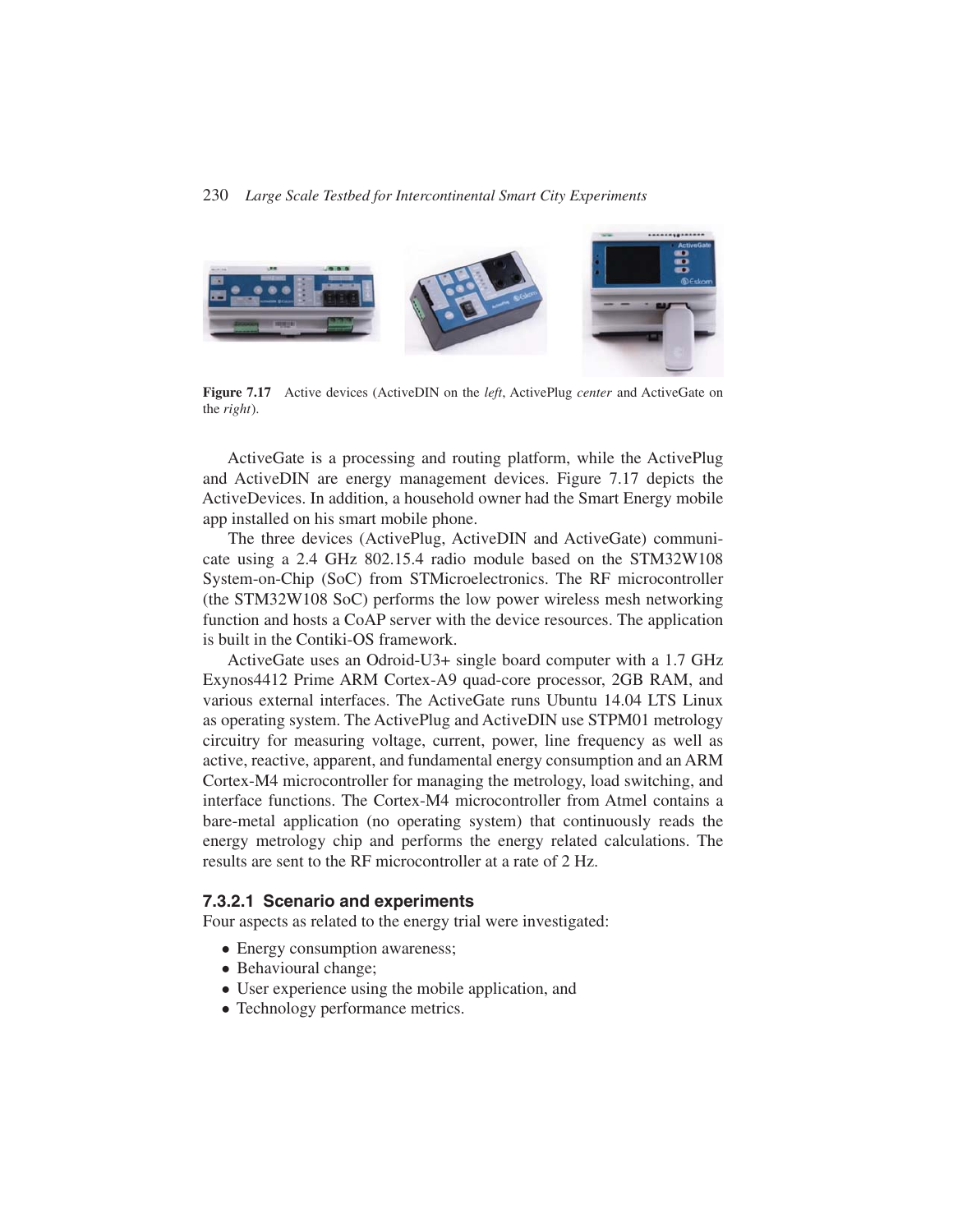To gain understanding into the homeowner, questionnaires were utilised (one during installation and another during decommissioning). The questionnaires also served as platform for the trial participants to voice their opinions regarding the particular technology solution and similar systems in general. Technology performance metrics were obtained through experiments and measurements through the stack using the various physical installations.

#### **7.3.2.2 Evaluation results**

#### **7.3.2.2.1** *Energy consumption awareness*

Table 7.1 presents results as extracted from the pre-trial questionnaire in relation to awareness. It should be noted that all the participants were from a high "Living Standards Measure" category and also had pre-existing smart meters installed.

Trial participants responded as follows in the post-trial questionnaire (Table 7.2):

An important aspect highlighted is the participants' energy consciousness. In the context of the energy constraints during the trial this is insightful as it implies that through this technology people can become even more cognisant of energy limitations.

## **7.3.2.2.2** *Behavioural change*

As the trial participants already had smart meters installed, comparisons over the course of the trial with readings from the year prior to the trial were possible. Results indicate that no clear and consistent change in consumption was visible. The consumption was varied and ranged from significantly increased consumption, significantly decreased consumption, and very small changes. This indicates that users in general did not utilise (or were not able to utilise) the smart mobile app to control their load. However, load control

| Table 7.1 Pre-trial questionnaire summary |  |
|-------------------------------------------|--|
|                                           |  |

|                                                                      | Yes | No  |
|----------------------------------------------------------------------|-----|-----|
| Awareness of energy consumption: Do you track your consumption?      | 62% | 38% |
| Response to behaviour change request: Do you respond to TV and       | 80% | 20% |
| radio power alert requests to switch off appliances when requested?  |     |     |
| Willingness to change behaviour: Would you change your               | 85% | 15% |
| consumption patterns for reduced rates or rebates?                   |     |     |
| Device control: Do you have timers for control of devices installed? | 71% | 29% |
| Control preference: Do you prefer to switch your non-essential loads | 86% | 14% |
| <i>vourself?</i>                                                     |     |     |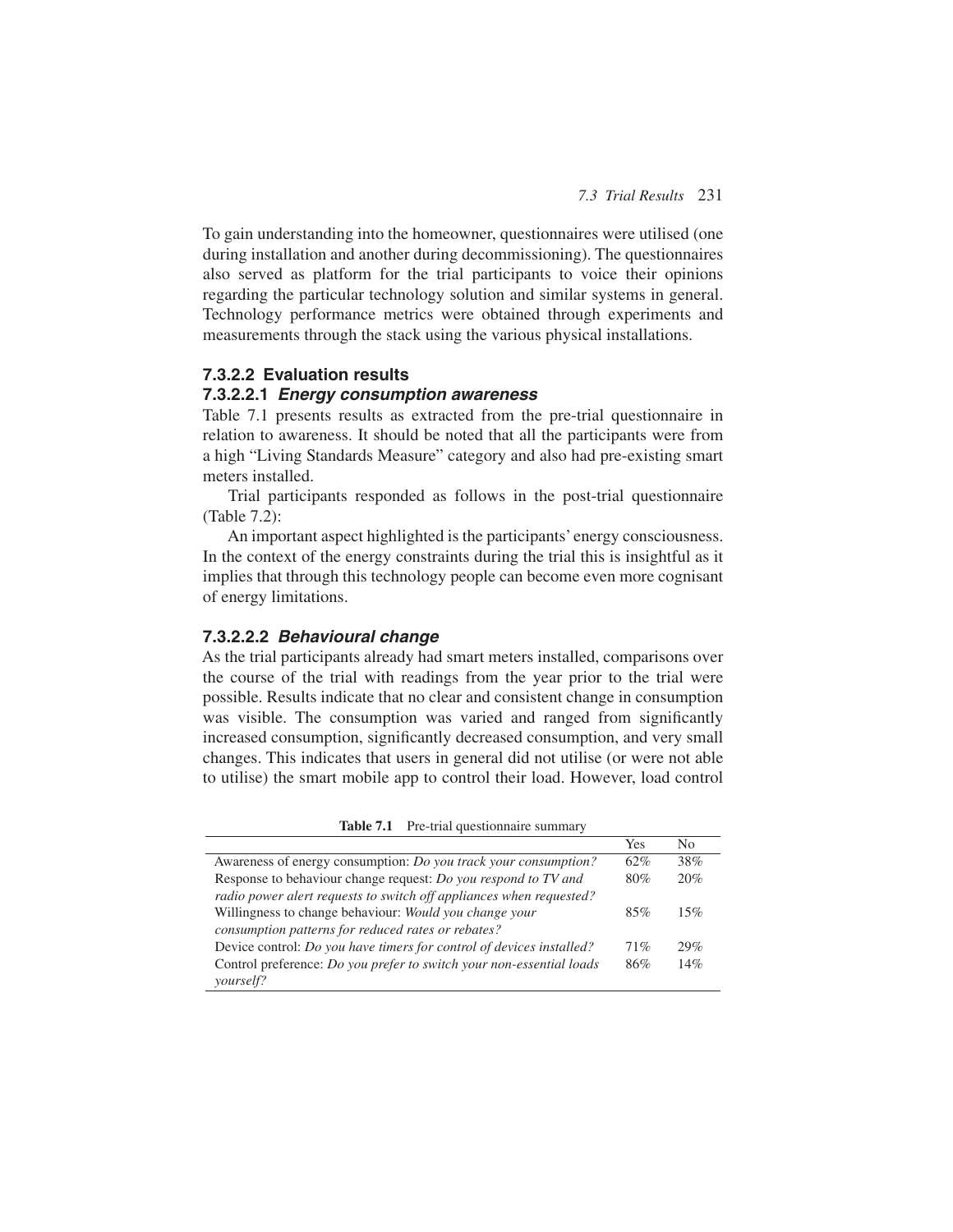|                                                                                                                        | Yes                                                                                                     | N <sub>0</sub>    |
|------------------------------------------------------------------------------------------------------------------------|---------------------------------------------------------------------------------------------------------|-------------------|
| Energy Consciousness: Are you more energy<br>conscious than before the trial?                                          | 69%                                                                                                     | 31%               |
| Change in consumption: Did you notice any<br>changes in your consumption?                                              | Reduction: 54%<br>Increase: 0%                                                                          | No change:<br>46% |
| Motive for change: What will potential motive for<br>change be in response to reduced rates or rebates?                | Financial: 31\%<br>Security of Supply:<br>46%<br>Social: 8%<br>Security of supply<br>and financial: 46% |                   |
| Control preference: Do you prefer to switch your<br>non-essential loads yourself?                                      | 85%                                                                                                     | 15%               |
| Communication Medium: Would you prefer to<br>receive messages via your cell phone or rather<br>alerts via TV or radio? | $100\%$                                                                                                 | $0\%$             |

**Table 7.2** Post-trial questionnaire summary

was possible and utilised by some participants as illustrated in the following two figures. Figure 7.18 depicts consumption readings on a geyser (hot water boiler) where the household occupant did not control its appliance. This is in contrast to Figure 7.19 where the occupant did choose to intervene and control when the geyser should be switched on.

#### **7.3.2.2.3** *Mobile app*

Trial participants only had access to information from connected appliances via the mobile app as depicted in Figure 7.6. The web interface as presented in Figure 7.7 was used by the project partners to verify operation of the trial components. Results indicate low utilisation of the mobile app. This can be attributable to challenges experienced with the mobile app itself. For example it was reported that quite often login via the app was problematic. Furthermore a low general interest was observed in gaining access to the current state of consumption. User utilisation varied considerably. Results indicate that four trial participants made use of the app (two significantly more than the other two), while most trial participants did not.

Participant 7 logged in 196 times with 45 "on" and "48" off commands. Participant 12 logged in 79 times with 42 "on" commands and 40 "off" commands. Participant 18 logged in 208 times, with 95 "on" and 79 "off" commands. The fourth participant logged in on 51 occasions and executed 14 "14" on and 16 "off" commands. Viewed in conjunction with Figure 7.20, participant 7 and 18 experienced good uptimes of the complete system.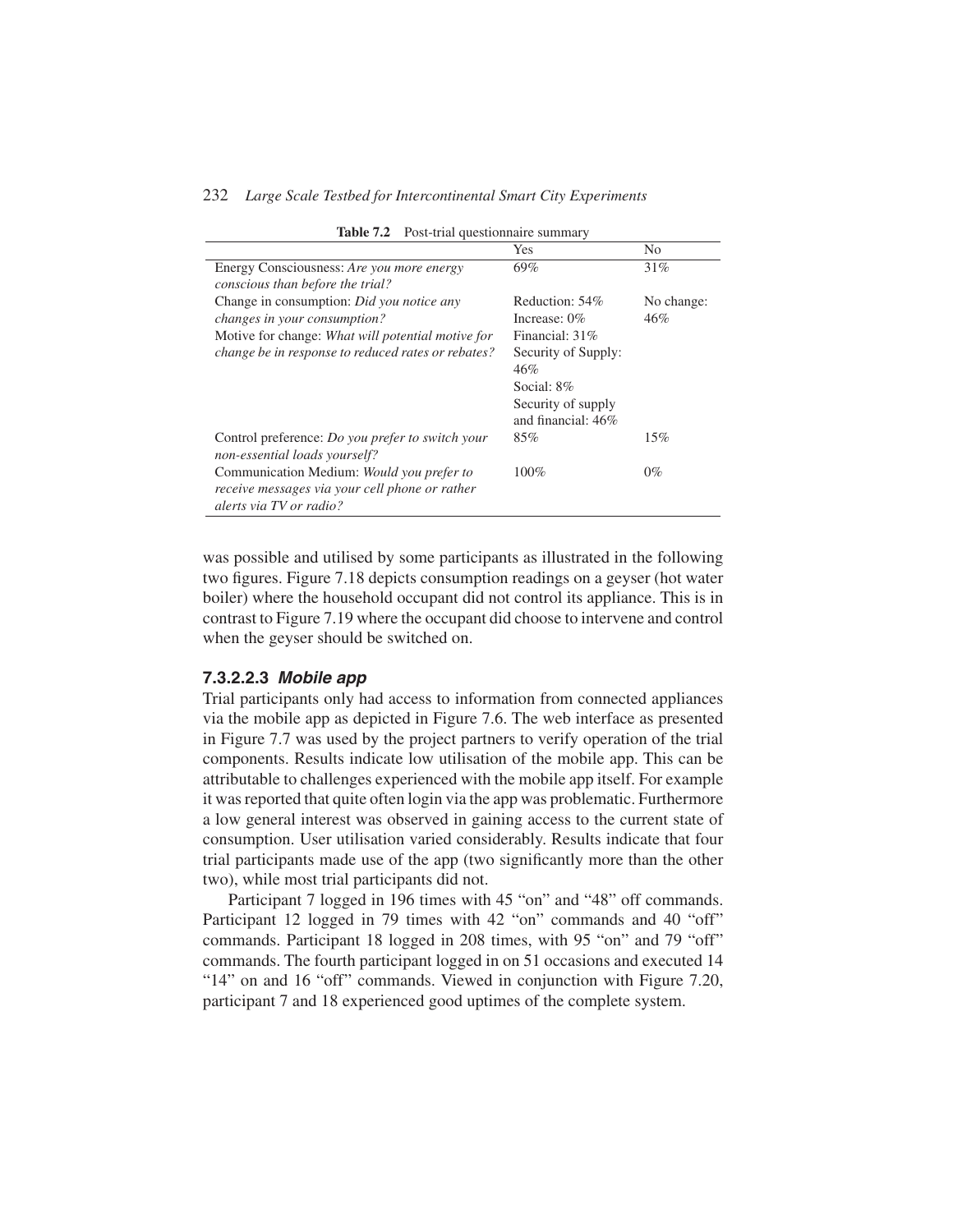





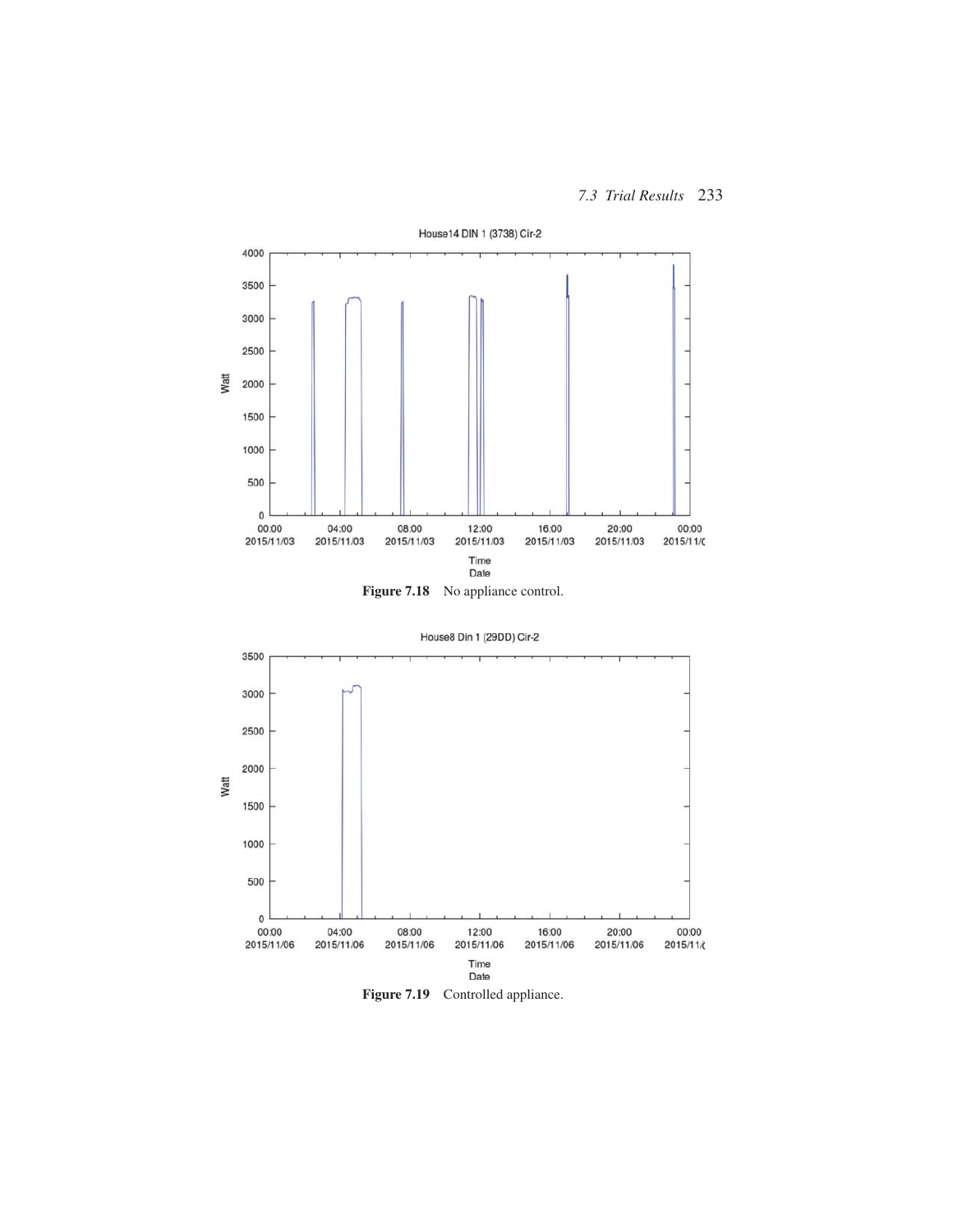#### **7.3.2.2.4** *Technology performance metrics*

The technology performance metrics reveal a number of interesting aspects. These are attributable to the stability of the technology and communication effectiveness, as well as constraints related to trial participant access during the trial. Figure 7.20 depicts the measured uptime per household during the duration of the trial. The uptimes vary considerably within households. The uptimes are calculated based on the number of observation data points captured in the database (i.e. data flow throughout the complete stack from sensor to application). This measurement is a good indication of the overall performance of the technology stack. However, no conclusions can be made as to which component impacted on the performance when challenges were experienced. For instance, what in the stack prevented data flow (i.e. was it a failure in backhaul connectivity, a device that has gone down or unavailability of other components in the stack)?

Throughout the duration of the trial, updates of software on the accessible ActiveGates were done. This included monitoring and control software able to detect if a software component has failed and, thus, needs to be restarted. However, this functionality and new software releases could only be installed on those devices having adequate communication. Uptimes in

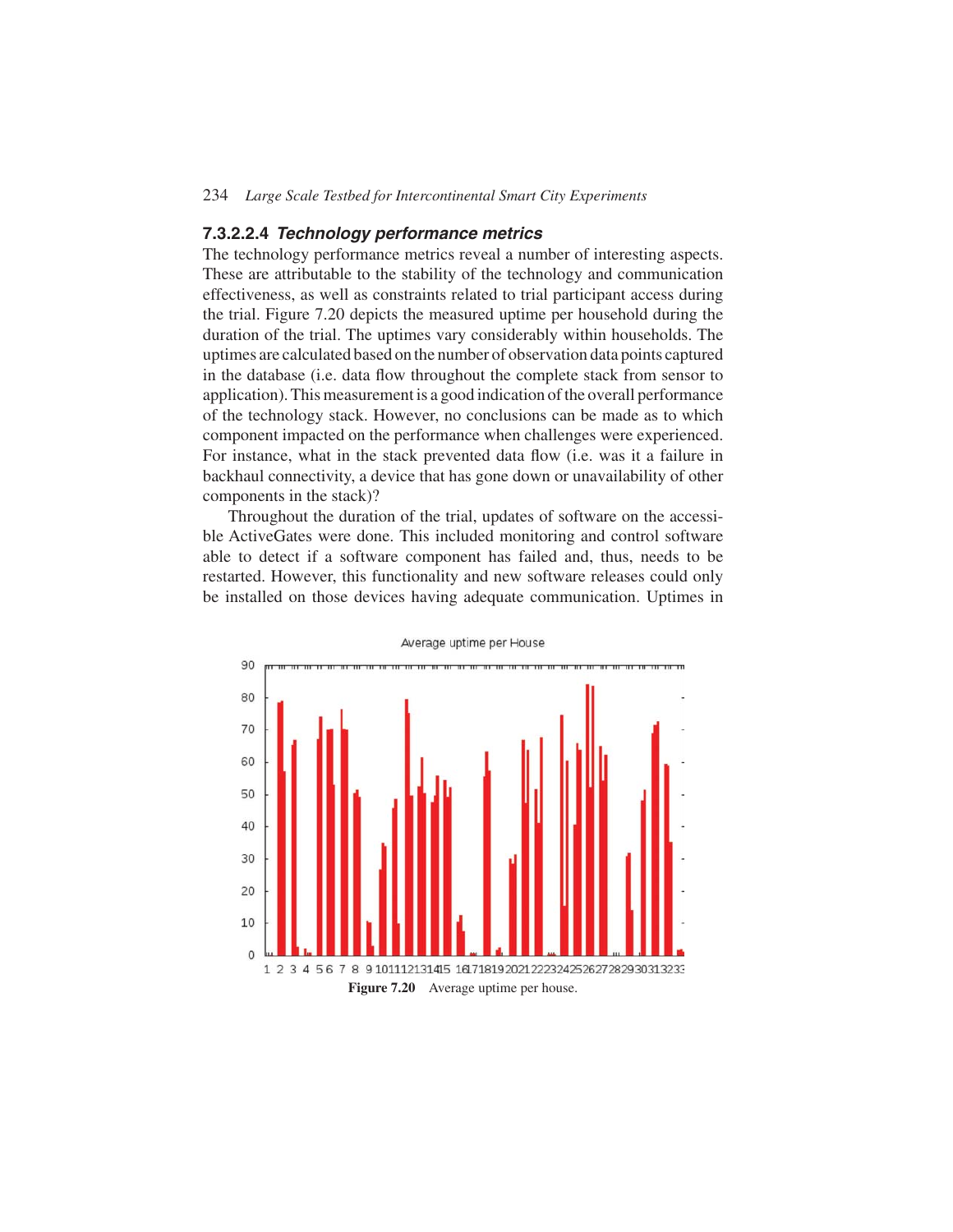

**Figure 7.21** 6LoWPAN.

general improved for installations with good communication, while those with poor communication (who would have benefited more from the updates) were limited to the initial configurations and releases. The Active devices made use of 6LoWPAN connectivity within a household. A significant variation in signal strength is visible between devices in a household as well as between households. Figure 7.21 depicts RSSI measurements in some households. Within households the signal strength varied significantly.

## **7.4 Discussion**

#### **7.4.1 Smart Environmental Monitoring Trial Observations**

In relation to the system performance, the results of the Smart Environmental Monitoring trial obtained so far are promising and confirm the expectations. It demonstrated that solutions based on radio wake-up systems and DTNs allow for information collection while minimizing the number of devices that need to be deployed and maintained. Sensor devices have been designed to ensure energy-efficiency and maximize the battery lifetime and as a consequence reduce the operating expense (OPEX). Furthermore, the improvements achieved by the project with the enhanced wake-up system led to communication ranges of more than 40 meters (28 meters on average). Experiments confirm that the range is sufficient to retrieve data from a moving vehicle. Finally, addressing techniques permit to univocally determine the sensor device to be woken up; this opens the possibility to deploy differentiated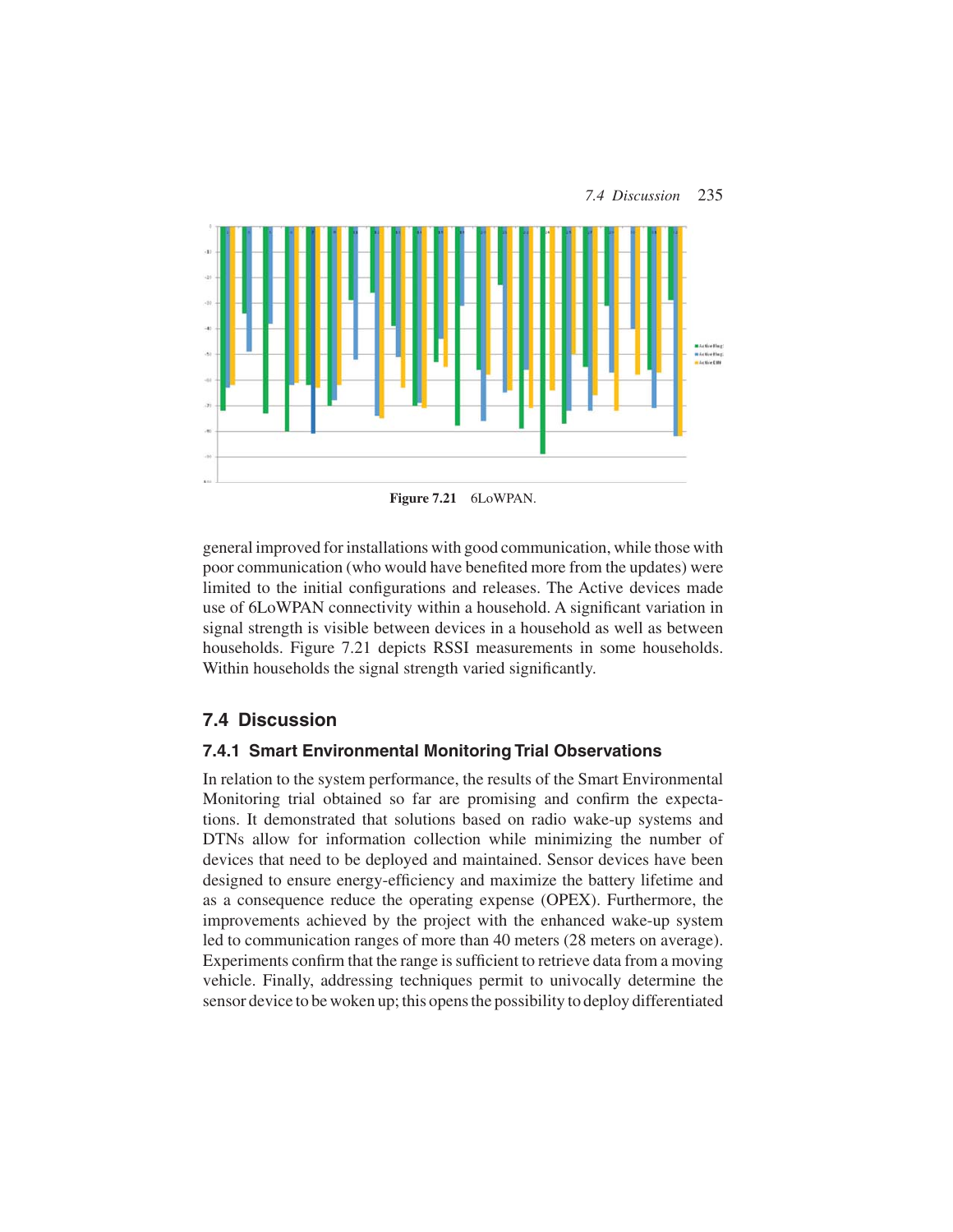services in the city without real-time requirements (e.g. waste collection, environmental monitoring and water irrigation) using the same approach. The results not only validate the approach but also the interconnection and integration of delay tolerant features with the openMTC platform.

With this concept, the performance of the system deployed in the TRESCIMO project provides a significant outcome since it shows that an alternative way of building a Smart City is possible. Until recently, sensing a city required deploying sensors on the street and a set of devices (forwarders) that can collect data from sensors and transfer the data to a collecting point (gateway). From there, data is sent to a central element where data is stored and can be processed. The deployment of forwarders and gateways in the city is costly since they need to be connected to the mains and in the case of the gateway to have connectivity to the network. The solution used in the Smart Environmental Monitoring trial solves some of the difficulties listed. It suppresses the use of forwarders and instead uses gateways installed on vehicles (public transportation buses in this case) that move along the city. The installation and maintenance of a gateway is much simpler since it can be done when the bus is in the garage where sufficient power is readily available. The main limitation of the solution is the lack of real-time reporting. This is the reason why this solution is described as being delay tolerant. However, there exist many smart city services without real-time requirements (e.g. environmental monitoring, garbage collection, street furniture maintenance, water irrigation, and smart meters) to which this solution is applicable. The approach can have a further impact since the bus can be equipped with sensors that measure relevant parameters while the bus is moving. This offers an enhanced paradigm for data acquisition; often sensors capture data at a fixed location while through the instrumented bus sensing becomes possible along a variety of routes.

Another outcome from the project is the availability of an experimental network in the city. The equipment deployed in the city is and will remain available to any experimenter. In fact, sensors can be accessed quite easily to retrieve data from them directly since very simple mechanisms are used. Also, the gateways on the vehicles are integrated with the openMTC platform; so their resources could be accessible by a third party through the M2M platform.

A relevant outcome is the municipality recognition. The city is close to a cement factory and citizens are concerned about air pollution. This is an issue in the municipality and proof of this is the fact that the city has two fixed environmental stations, one from the autonomous government and one from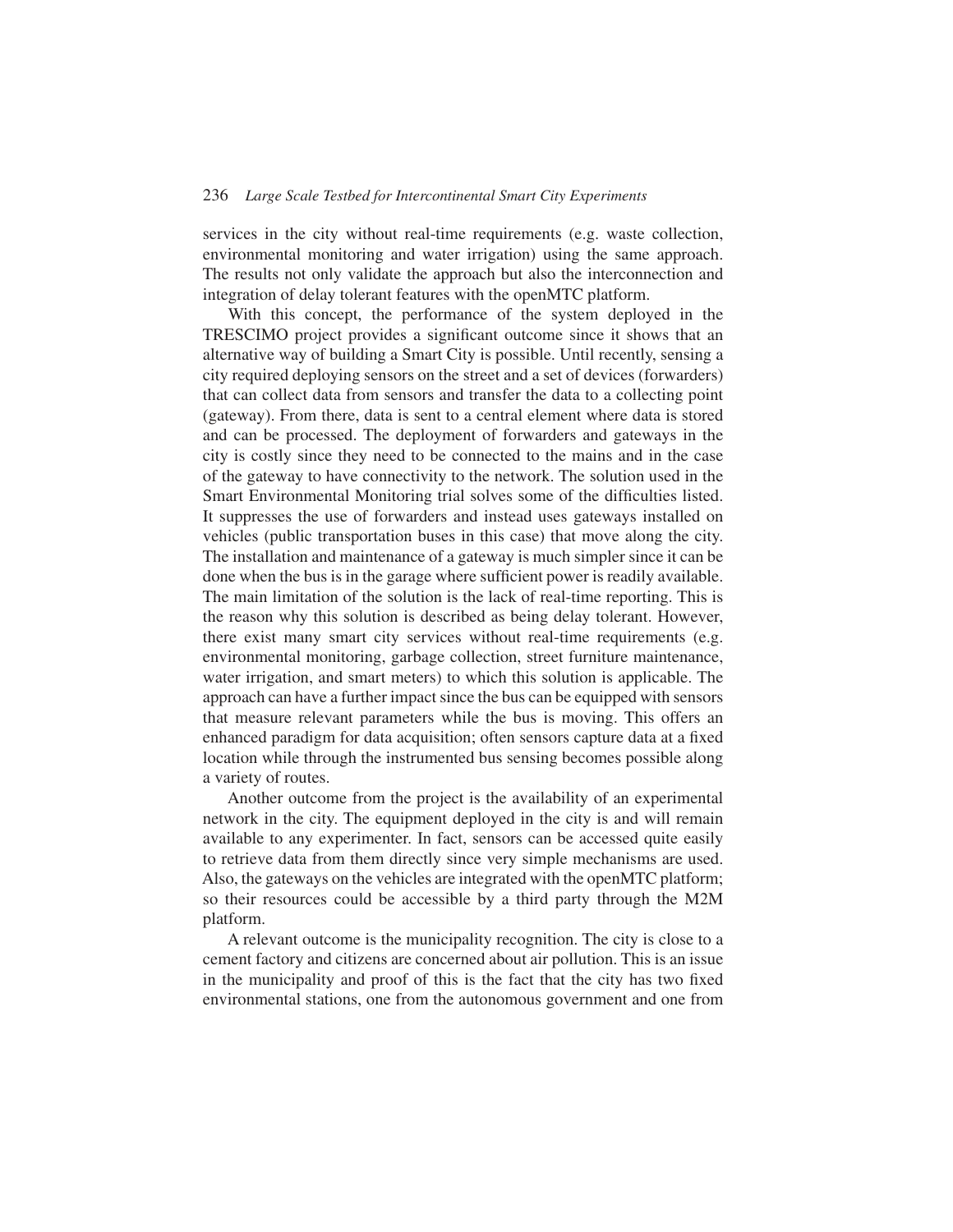the cement factory. This is very rare, since most of the municipalities in Spain have no monitoring station at all. The usage of the TRESCIMO technology provides detailed environmental monitoring. This allows citizens to be more aware of pollution in the environment. The municipality of Sant Vicenç dels Horts are pleased with the experience gained in the trial and is convinced that the model supports the building of "more cost effective Smart Cities" based on delay tolerant networks. Using a delay tolerant approach is more suitable for a medium size city than deploying and maintaining a purpose built infrastructure.

## **7.4.2 Smart Energy Trial Observations**

Important aspects and learning were gained in the process of running the South African Smart Energy trial.Actual residential Eskom customers were included in the trial. This necessitated approval from a number of business divisions within Eskom. It also implied that intrusion into the participant's home and daily lives be kept to a minimum and that mechanisms were in place to provide training to the customer, provide continuous support (in the form of a call centre), minimize any possible risk to the participant's property and ensure that the household was restored to the same state upon decommissioning. In minimizing intrusion into the participant's home (a total of only three inperson engagements were done per participant), support and maintenance of devices and gateways could only be done online. This in itself created a problem when a device was offline as no means were available to reset a particular device. It also became clear during the duration of the trial the inherent tension in providing a near perfect operational environment where all risks were removed against a research and development context where failures and downtimes are expected (in hardware, communication, as well as services).

A number of challenges were experienced during the trial. Most significantly backhaul connectivity from the household to the Smart City Platform proved to be a challenge. The trial used cellular communication hosting a VPN connection. Cellular coverage in South Africa varies significantly. In the trial, bandwidth throughput to gateways varied from 1.3 Mb/s to only about 20 Kb/s. In some cases, no connectivity from household to backend was possible. Naturally, the low bandwidth was problematic as connectivity was intermittent, over-the-air updates were difficult and interaction through the gateways at times almost impossible. This however is a valuable observation and result from the trial. The assumption has been made that cellular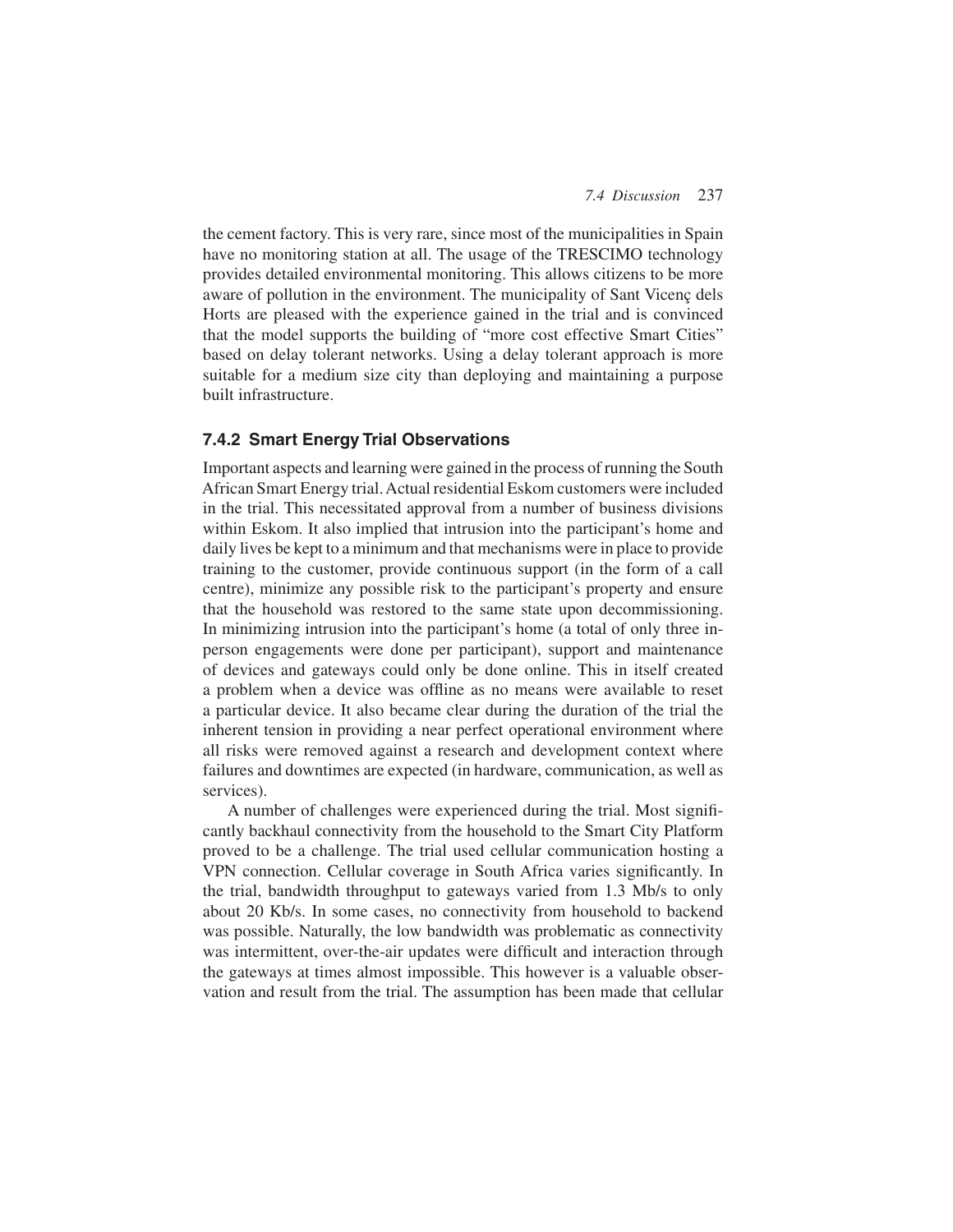connectivity would be sufficient, but it is not the case, thus requiring other connectivity solutions in addition to the cellular network. A DTN solution as for the Environmental Monitoring could have been useful, but it was not planned and thus not deployed in South Africa.

The 6LoWPAN signal strength in a household varied significantly and was in some cases very poor (depending on where the devices were installed relative to the gateway). This affected uptimes and data flow. The current gateway made use of an internal low gain antenna. The signal strengths indicate that this is not adequate. In lab setups and testing, gateway external antennas were used.With the external antennas, the stability and uptimes were excellent, in some instances six weeks went by without any communication failures. This implies that in future experiments the gateway will have to be fitted with an external 6LoWPAN antenna, in addition to an improved backhaul connection mechanism.

The trial was impacted by hardware failures, in particular Channel 1 in a number of ActiveDINs failed when under high load. This required an electrician to replace the ActiveDIN, or rewire Channel 1 to an unused channel.

The mobile app served as a means for the participant to access his own energy consumption. In minimizing possible disruption to the participant, a choice was made to use a trial specific email address for user authentication. This in retrospect was problematic as the user often defaulted into using his personal email with the result that he was not able to log in. Results from the trial were further skewed due to the downtimes experienced in connectivity. It can be noted that participants made use of the app where reliable connectivity was available. However, a broader set of results would have been possible if enhanced uptimes were obtained throughout the trial.

User experience from the trial was predominantly positive. Feedback indicated that opportunities exist to enhance the system (in hardware and software service reliability, connectivity, look and feel, and ergonomics of the devices), but also that the utilisation of next generation smart devices using the latest standards such as 6LoWPAN, CoAP can form the basis of smart demand side management solutions.

Through the trial, insight into the participant behaviour was obtained. Awareness of energy consumption was raised. Feedback from the participants also indicated that they would prefer to control their own environments and not have the utility do so remotely. Given this it is interesting to note that this was not a function often used by the participants.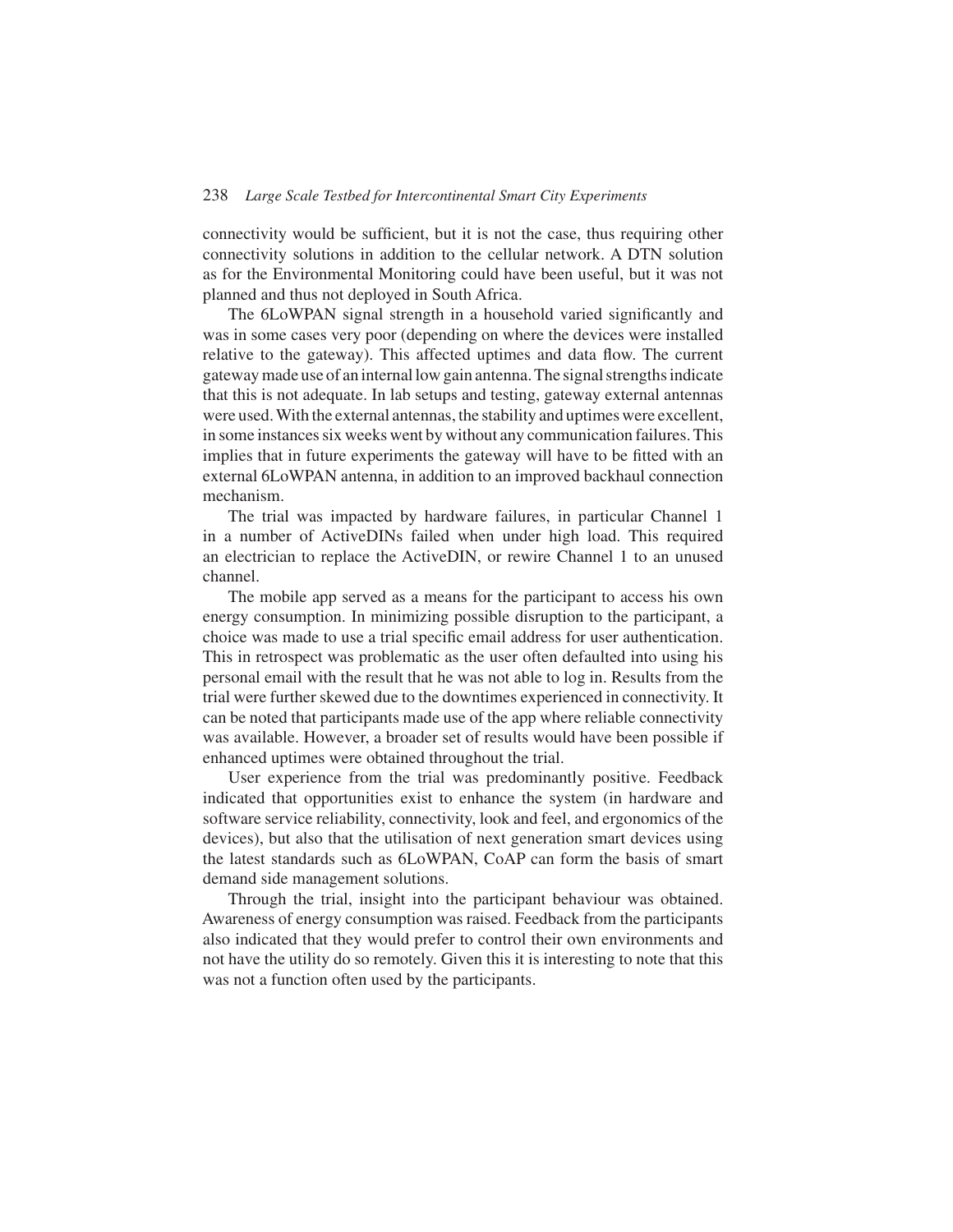#### **7.4.3 General Observation**

A key observation from the results presented is the utility and functionality of the TRESCIMO testbed. The aim was to come up with a plug-and-play approach supporting reconfiguration based on needs of a specific context. In the execution of the two trials, different components were used to experiment with and gather the results. The results obtained and the ability to execute the two very different trials supports the TRESCIMO approach and usability which were key requirements in the TRESCIMO vision.

## **7.5 Conclusion**

The masses of people moving to cities are straining services provided by those cities. Smart City concepts are required to enhance the efficiencies of existing services, or to create new services. The impact and value of services are not always well understood. Similarly, the technologies and architectures required to actually implement those services are still evolving. To address these issues (i.e. to experiment with appropriate architectures in cities with applications introducing value) real world experimentation is required. TRESCIMO has created an international, intercontinental research testbed aimed at creating such an environment and to also validate the technologies, services and better understand the societal value introduced through these services.

The TRESCIMO architecture is based on standardized protocols and technologies where they exist, or by creating new innovative solutions for the technology stack where no standards exist or technology gaps are present. The architecture resulted from efforts to define and implement a reference M2M solution, which could be adapted and applied to very diverse use cases and scenarios and to different contexts. To prove the validity and flexibility of the solution, two trials were conducted, each with different aims.

In Spain, a Smart Environmental Monitoring trial was deployed that focused on the usage of an infrastructure-less system based on delay-tolerant networks to supervise environmental parameters and air pollution in Sant Vicenç dels Horts. The results of the trial led to promising results and have raised the interest of the municipality. The city is surrounded by several factories and, thus, pollution is a critical issue for its citizens. Furthermore, the proposed solution does not require a big investment in infrastructure and would be applicable to multiple services in the city that do not rely on realtime requirements. This aspect is very interesting for small and middle-sized cities that usually have limited resources. Finally, the results in Spain could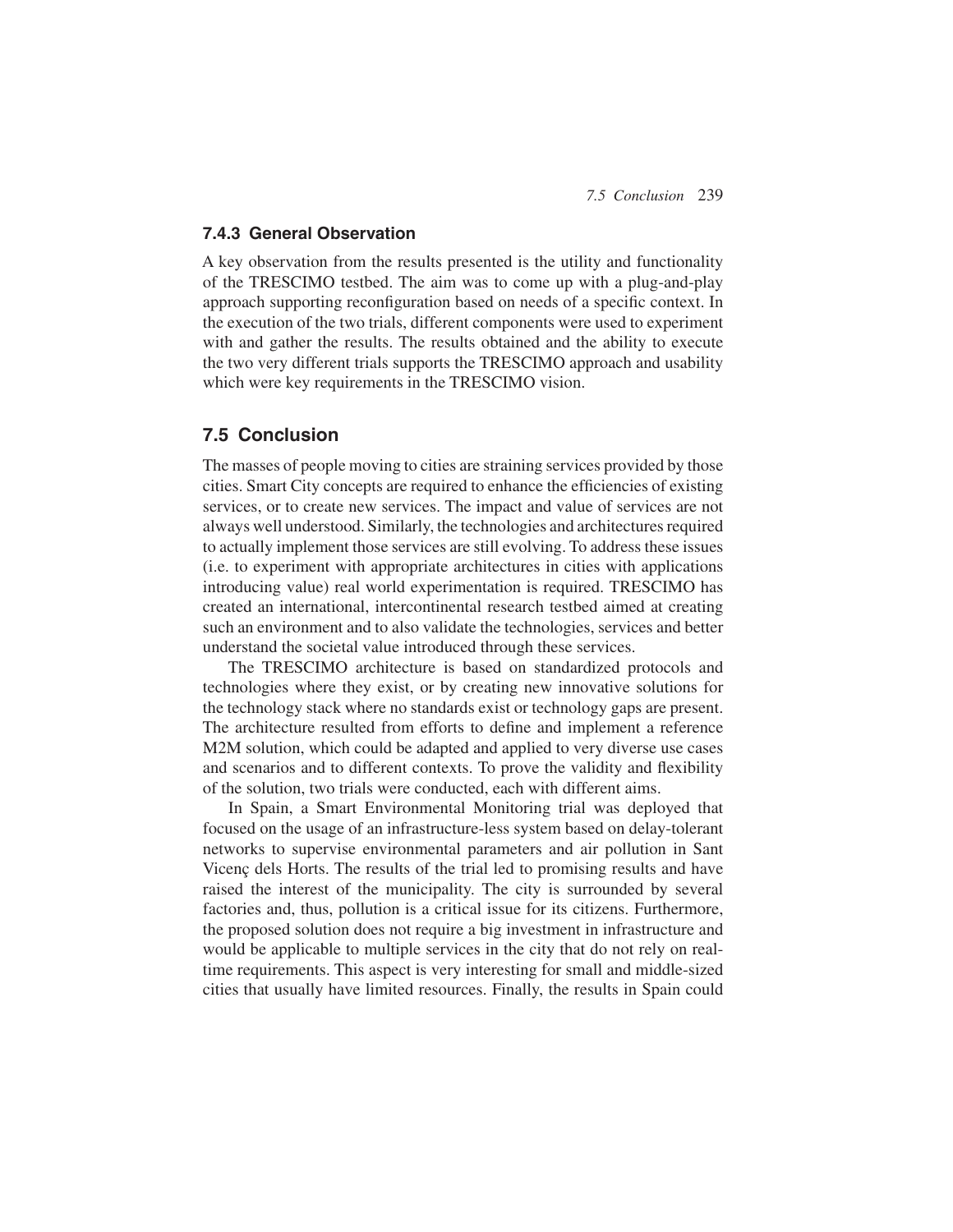in future open doors for new technology possibilities in South Africa; for example, the same approach used for infrastructure-less sensing can rapidly be deployed.

The South African trial focused on Smart Demand Side Energy Management. It explored the technical feasibility of components from the TRESCIMO technology stack for monitoring and managing instrumented appliances in a household. Furthermore, the trial interfaced with household occupants to better understand their needs and the perceived value of having access to Smart Energy management systems. The technology components used for the trial were validated and showed that such systems can be utilised in a developing world context. It further showed that these types of solutions have value to the occupant, given that the reliability of the technology is at an acceptable level.

## **Acknowledgments**

The TRESCIMO project has received funding from the European Union's Seventh Programme for research, technological development and demonstration under grant agreement no. 611745, as well as from the South African Department of Science and Technology under financial assistance agreement DST/CON 0247/2013. The authors thank all the TRESCIMO partners for their support in this work.

## **References**

- [1] A. Corici, R. Steinke, T. Magedanz, L. Coetzee et al. "Towards Programmable and Scalable IoT Infrastructures for Smart Cities", *13th International Workshop on Managing Communications and Services*, March 14–March 18 2016, Sydney, Australia.
- [2] Nitrogen Oxides (NOx), Why and How They are Controlled, US Environmental Protection Agency Office of Air Quality Planning and Standards, EPA-456/F-99-006R, November 1999.
- [3] D.4.3. TRESCIMO Experiment results. Available at: http://trescimo.eu/ wp-content/uploads/2015/11/D4.3-TRESCIMO\_final.pdf
- [4] D.2.3. Final Requirements and scenarios. Available at: http://trescimo.eu/ wp-content/uploads/2015/01/TRESCIMO\_D2-3\_v1.0.pdf
- [5] D.2.1. TRESCIMO Scenario Specification. Available at: http://trescimo. eu/wp-content/uploads/2015/01/TRESCIMO\_D2.1\_v1.0.pdf